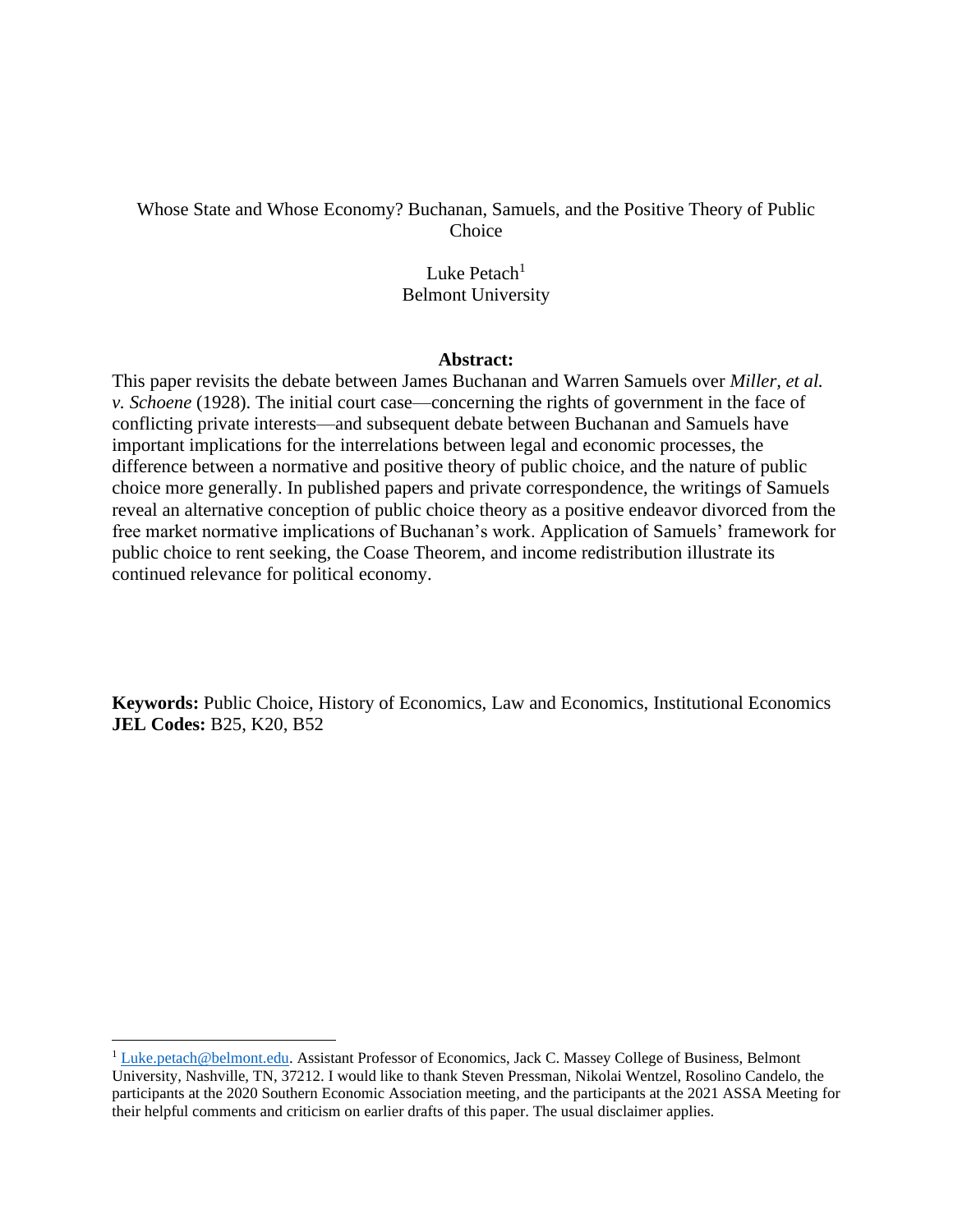### **1. Introduction**

Public choice theory—the application of the traditional tools of economic analysis to the behavior of individuals in politics and the public sector (Buchanan, 1979)—has often been the subject of criticism among mainstream and heterodox economists alike. Criticisms of public choice run the gamut from substantive criticisms about the predictive content of public choice theory (Pressman, 2004; Englen, 2007), to questions about the ideological motivations of leading public choice theorists (MacLean,  $2017$ )<sup>2</sup>. A central factor in the aversion to public choice is found in the purported normative implications of the theory. Pressman (2004) argues that, "[A]t bottom, the problem is that public choice theory begins with an ideological aversion to government and a religious worship of the market. This antigovernment ideology has blinded the entire public choice school." (p. 15). While it is true that public choice theory has been used to emphasize the possibility of government failure, inefficient regulation, and excessive government, it is not clear that the positive content of public choice theory—understood as mere description of political and public sector behavior, involving the interaction between legal and economic processes—necessitates these normative conclusions.

In this paper, I revisit the debate between Warren Samuels and James Buchanan—first in *The Journal of Law and Economics* (Samuels, 1971, 1972; Buchanan, 1972), then in private correspondence (Buchanan and Samuels, 1975)—over *Miller, et al. v. Schoene* (1928). Both the initial court case—concerning the rights of government in the face of conflicting private interests—and the subsequent debate between Buchanan and Samuels have important implications for the interrelations between legal and economic processes, the difference between a normative and positive theory of public choice, and "the nature of public choice, specifically

<sup>&</sup>lt;sup>2</sup> Several scholars have contested the accuracy of MacLean's (2017) account. See Fleury and Marciano (2018) and Magness, Carden, and Geloso (2019).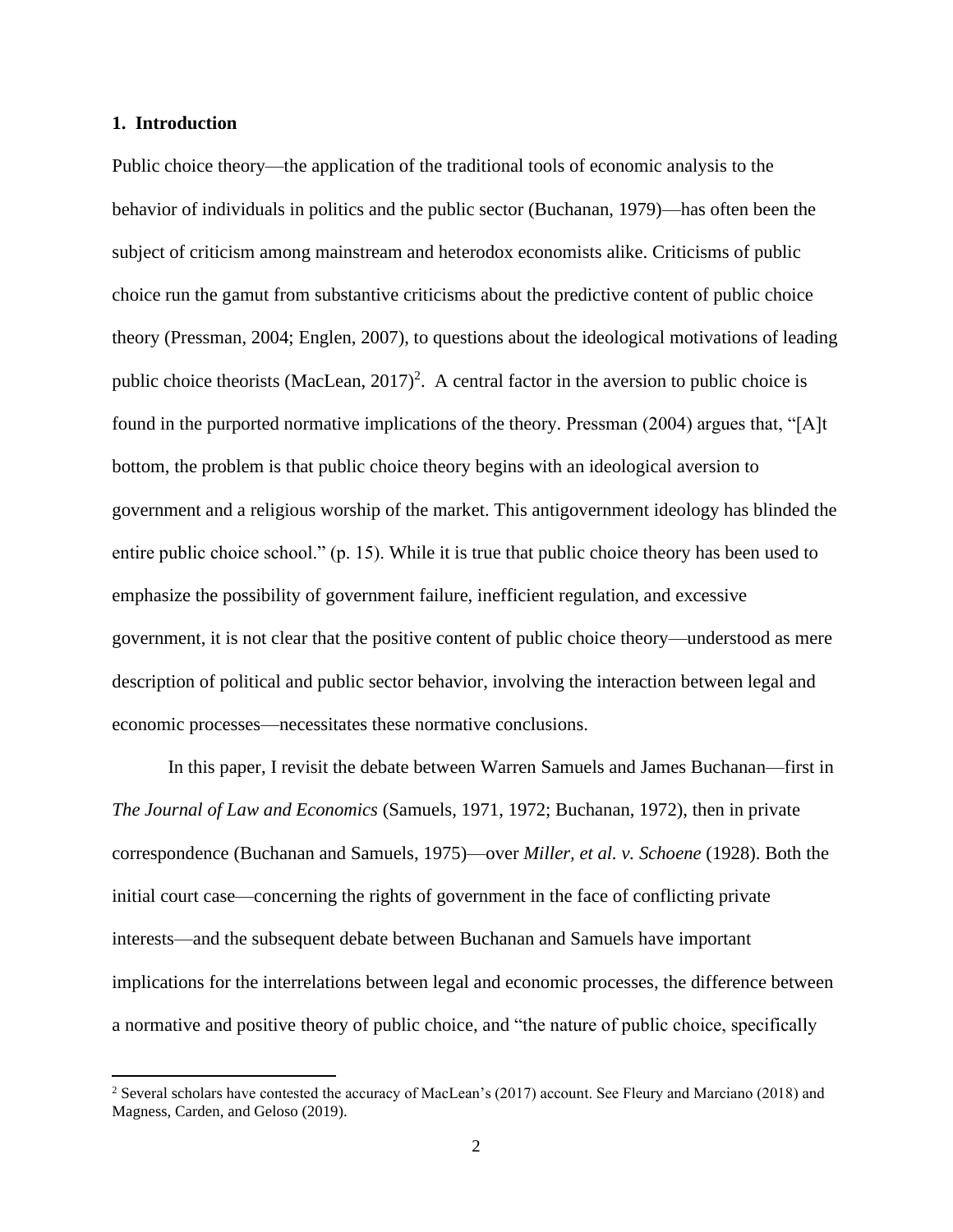the economic role of government and how best to approach it as economists" (Buchanan and Samuels, 1975, p.16). Crucially, the writings of Samuels reveal an alternative conception of the positive foundations of public choice theory divorced from the anti-governmental stance associated with public choice, and in-so-doing properly center concerns about power and distribution—and their relation to government activity—as objects of study for the public choice theorist. Drawing on additional work by both Samuels and Buchanan, I suggest three areas where a positive theory of public choice in the tradition of Samuels can provide new insights: the theory of rent seeking, the Coase theorem, and redistributive policy. These applications illustrate the importance of a positive theory of public choice to economists who would "take a less ideological and less obscurantist view of the economic role of government" than either Buchanan or more traditional public finance theorists (Samuels 2000, p.506).

The rest of the paper is organized as follows. Section 2 summarizes the debate between Samuels and Buchanan. Section 3 outlines the foundations to Samuels' positive theory of public choice, drawing on private correspondence between Samuels and Buchanan. Section 4 applies insights from Samuels' work to the issues of rent seeking, the Coase theorem, and redistributive policy. Section 5 concludes.

## **2. Miller, et al. v. Schoene (1928) Revisited**

### **2.1. Samuels' Analysis**

The debate between Samuels and Buchanan originates in a 1971 article published by Samuels in the *Journal of Law and Economics*, entitled, "Interrelations Between Legal and Economic Processes." In the article, Samuels (1971) uses the US Supreme Court case *Miller, et al. v. Schoene (1928)* as a prism through which to identify legal-economic interrelationships which had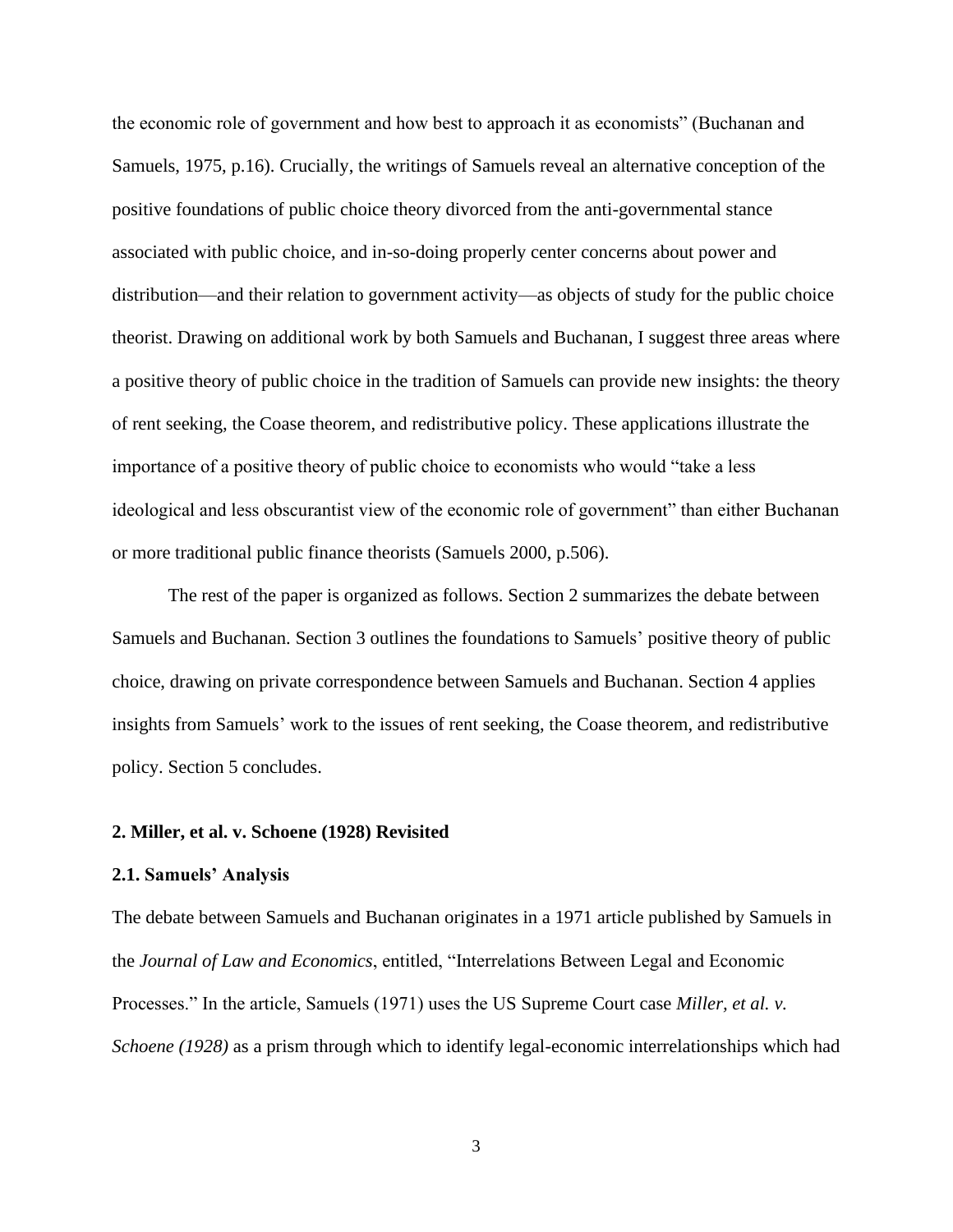been "hitherto given inadequate expression and attention" (435). The details of the case, as

described by Samuels (1971), are as follows:

*Miller et al. v. Schoene* is a case which involves red cedar and apple trees and their respective owners; and cedar rust, a plant disease whose first phase is spent while the fungus resides upon its host, the chiefly ornamental red cedar tree, which is not harmed by the cedar rust. The fungus does have a severely adverse effect upon the apple tree during a second phase, attacking its leaves and fruit. The legislature of Virginia in 1914 passed a statute which empowered the state entomologist to investigate and, if necessary, condemn and destroy without compensation certain red cedar trees within a two-mile radius of an apple orchard…

*…Miller et al.,* plaintiffs in error in the instant case, unsuccessfully brought suit in state courts, and sued to reverse the decision of the Supreme Court of Appeals in Virginia. The arguments for the plaintiffs in error were basically simple and direct, as well as of profound heuristic value. Their main contention was that the legislature was, unconstitutionally in their view, attempting to take or destroy their property to the advantage of the apple orchard owners.

Ultimately, the Court affirmed the decision of the lower courts, throwing out the plaintiffs'

appeal. In its decision, the Court held that "[I]t would have been no less a choice if, instead of enacting the present statute, the state, by doing nothing, had permitted serious injury to the apple orchards within its borders to go on unchecked. When forced with such a choice the state does not exceed its constitutional powers by deciding upon the destruction of one class of property in order to save another" (276 U.S. 272).

Samuels uses the decision of the Court to illustrate three principles of a positive theory of public choice: (1) the necessity of choice on the part of the government—particularly, choice over the relative rights of competing interests, (2) the role of government as a dependent variable (that is, the role of the public choice theorist in answering the question of "*who* uses government for *what* ends" (442)), via the impact of private interests on the state, and (3) the interrelationship between the economy as an object of legal control and the law as means for seeking private economic gain.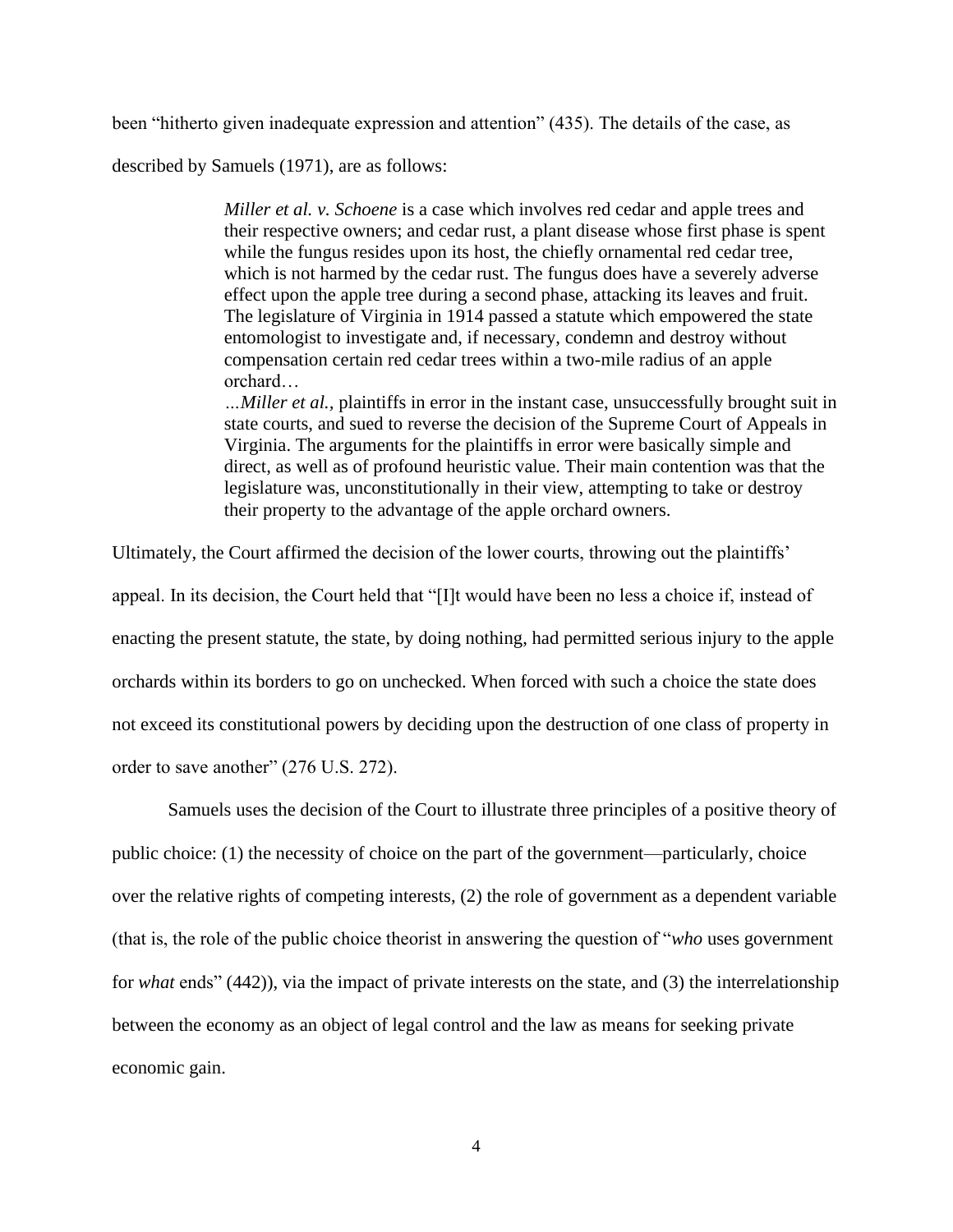In contrast to the normative analysis commonly employed by Buchanan and other public choice theorists—an analysis preferential to the status-quo distribution of rights as a result of its adoption of the unanimity rule as a basis for social change, based on the methodologically individualist presumption that "no social values exist apart from individual values" (Buchanan, 1959, p.203)—Samuels' discussion of *Miller, et al.* does not begin with questions of how government should act, but rather seeks to explain *why* government acts the way it does. Samuels' argument reveals that even if the methodological individualist is correct, governmental actors are nonetheless required to make decisions that violate the unanimity principle. In the conflict between red cedar owners and the apple orchards, the unanimity principle (also referred to by Buchanan as Wicksell-efficiency) is of no help: "[D]amned if it did and damned if it didn't, government had to choose between the effective promotion of one group or the other: government is in both cases a participant in the economic decision making process" (Samuels, 1971, p.441). The government was faced with an "existential necessity of choice over relative rights, relative capacity to visit injury or costs, and mutual coercive power (or claims to income)" (p.442) such that whether the government acted or not, there would be a violation of Wicksellefficiency. Although Samuels offers no guidance for what rule (if any) should replace unanimity, his analysis makes clear that the inevitability of government choice renders the unanimity rule of little use—even in a prescriptive setting. Suggesting the government should only act with unanimous consent provides no guidance for action in cases where neither action nor inaction would receive it. To the extent that such cases are the norm, the government must appeal to external justificatory criteria. The second question facing the public choice theorist therefore concerns what factors influence such appeals.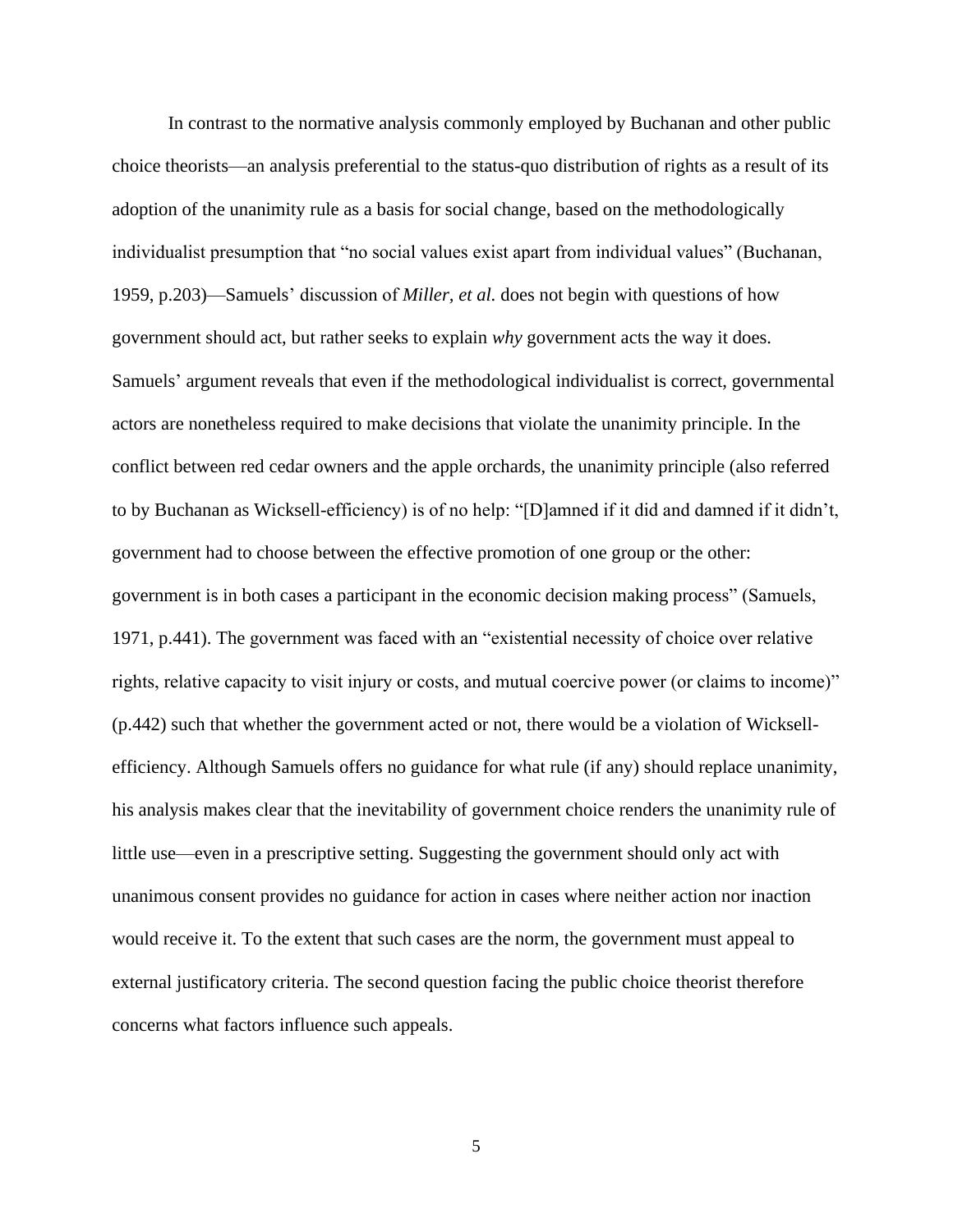In its attempt to adjudicate conflicts between competing interests, government must appeal to external justificatory criteria. Normative questions of what criteria *should* be used aside, what criteria government is likely to use depends on the answer to the question: "who will use government?" (p. 443). In the case of *Miller et al. v. Schoene,* Samuels claims that the court, in favoring the apple orchards, "may be interpreted to have in effect opted for pecuniary (or economic) over aesthetic values, interests, or considerations" (p.444). Samuels argues the decision illustrates that "opportunities for gain whether pecuniary profit or political advantage, accrue to those who can use government" (p.444). Importantly, Samuels does not make a normative judgment, claiming that the use of government in this fashion "is neither sordid nor the exception; rather it is part of how government operates and for what it is used" (p.444). The facts merely illustrate that the inevitability of government choice implies favoring one interest over the other (the apple orchards over the cedar owners), and that which interest receives favor depends on whose values influence the government in each instance. Samuels writes:

> Simply put, the question of whose interests the state will be used to effectuate reduces in part to the question of which specific interest will dominate in a particular case. This ultimate specificity of choice is the existential burden of man, which no reference to general or neutral principles will avoid…[W]hat the economy produces is not only goods but men, and in producing men it produces values and interests also" (p.445).

The central role of values and interests<sup>3</sup> in affecting both who uses government and government's response to values in the "ineluctable necessity of choice" (p. 438) suggests that the law will be sought out as a means of creating private gain. These efforts may appear as prototypical "rent seeking"—although the exact meaning of the term becomes less clear in Samuels' framework, as shown below—but may refer to any effort to use the government for personal gain—including efforts geared at *reducing* the amount of government action. Without

<sup>&</sup>lt;sup>3</sup> A key connection between Samuels' positive theory of public choice and social economics, broadly conceived.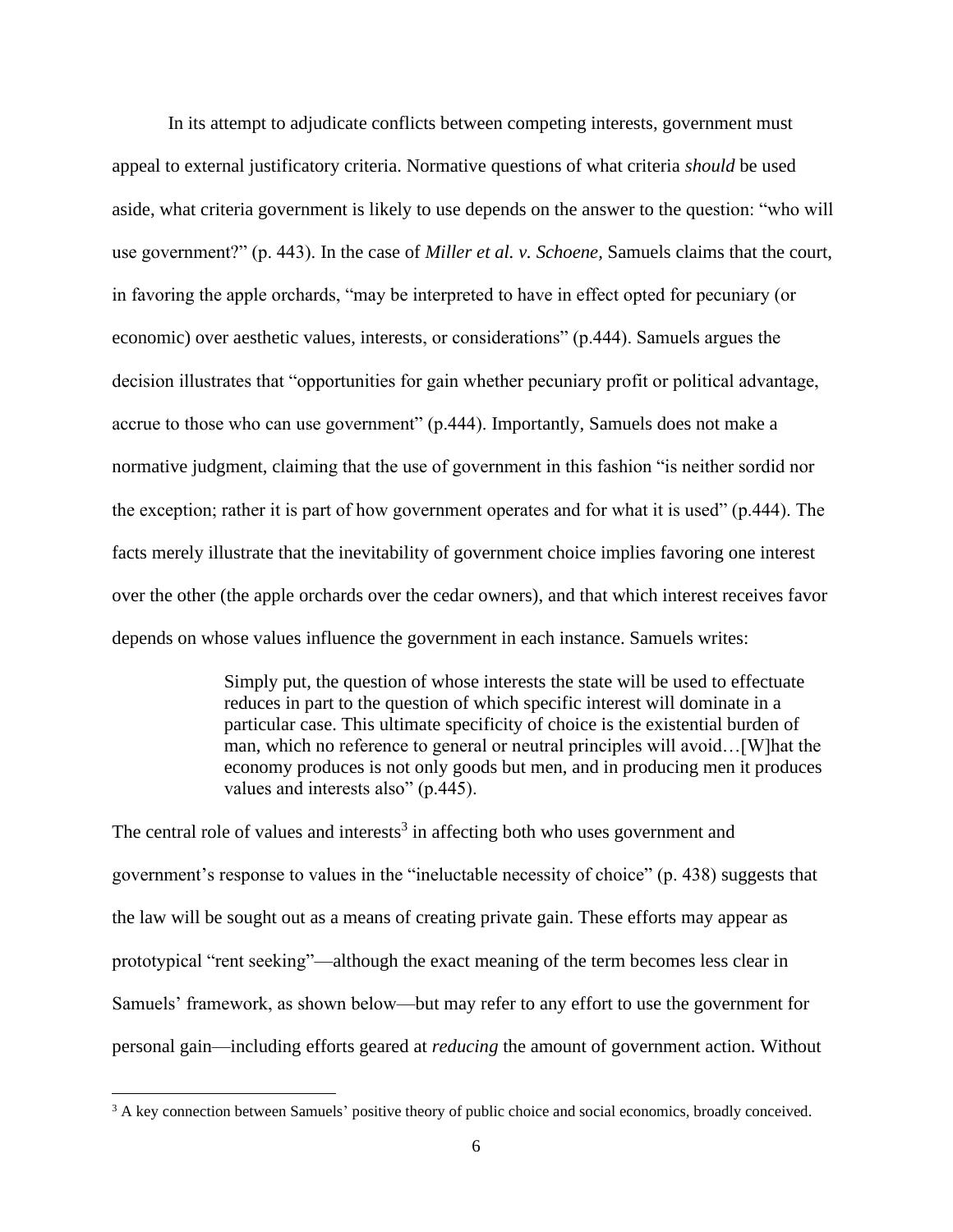making a claim about whether government action is justified—either in the specifics of *Miller, et al.* or in general—Samuels' analysis of *Miller, et al. v. Schoene* suggests important questions, the answers to which are necessary if one wishes to explain outcomes involving the interrelations between legal and economic processes—including how particular government actions may arise.

## **2.2 Buchanan's Response**

Buchanan's 1972 response to Samuels, titled "Politics, Property, and the Law: An Alternative Interpretation of Miller et al. v. Schoene," sets out to contrast the "Virginia School" approach to public choice theory with the approach of Samuels, whom he lumps in with "post-Pigouvian welfare economics." Buchanan claims that the "post-Pigouvian" approach relies on "social welfare functions to provide guidance to governmental authorities, treated as independent from citizenry" (p. 439), thereby invoking unwarranted justifications for state action.

Three primary objections are contained in Buchanan's response. First, Buchanan argues that "[S]amuels appeals too readily to state decision-making which, in its very nature, forestalls the exchange or market-like pressures toward internalizing the interdependencies that may arise as exogenous elements to modify the overall social environment" (p. 441). That is, Samuels fails to acknowledge the possibility of Coase-type-internalization of social interdependencies. Second, even if the pre-conditions for the Coase theorem fail—such that there are "large numbers of apple growers involved in each interaction, and…transaction costs were such that voluntary agreement could not be predicted to emerge" (p.445)—the efficient provision of a public good requires adherence to the principal of unanimity. Given that the principle of unanimity is unsatisfied in this case—due to the absence of fair compensation for the red cedar owners— Buchanan is lead to conclude that the Court "[S]hould not have included any attempt at making a judgment as to the economic efficiency or inefficiency or to the equity or inequity of the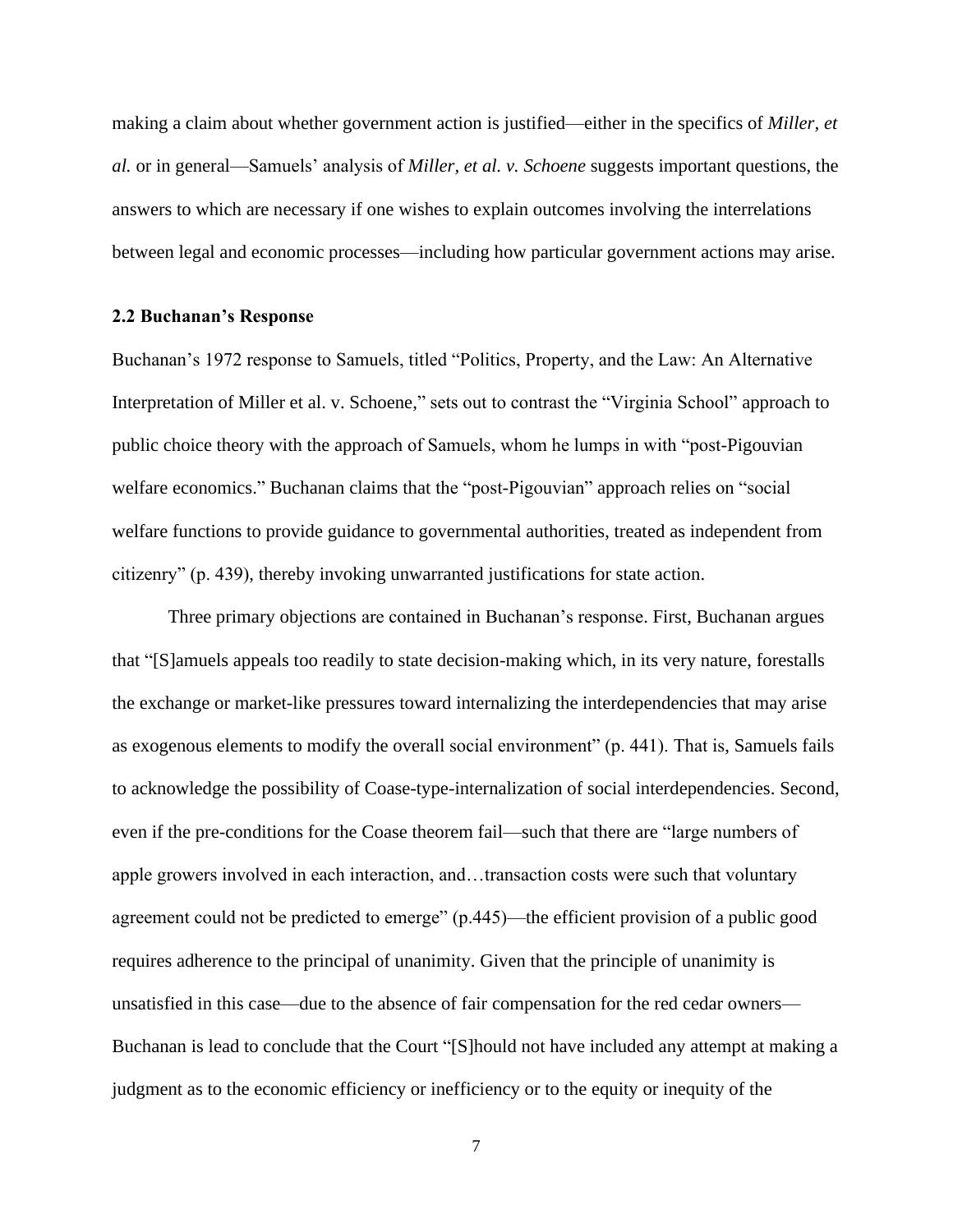legislative choice actually made" (p.450). The focus of Buchanan (1972a) therefore appears to be about the conditions under which state intervention is justified, the precise question that Samuels (1971) attempted to avoid in his effort to develop a positive analysis. In a later effort, Buchanan (1972b) further clarifies his position:

> Can we really say which changes are defensible "exchanges" from an existing status quo position? That is what I am trying to answer, without full success, in my paper in response to Warren J. Samuels discussion of the *Miller et al. v. Schoene* case. There I tried to argue that, to the extent that property rights are specified in advance, genuine "trades" can emerge, with mutual gains to all parties. However, to the extent that existing rights are held to be subject to continuous redefinition by the State, no one has an incentive to organize and initiate trades or agreements. This amounts to saying that once the body politic begins to get overly concerned about the distribution of the pie under existing property-rights arrangements and legal rules, once we begin to think either about the personal gains from law-breaking, privately or publicly, or about the disparities between existing imputations and those estimated to be forthcoming under some idealized anarchy, we are necessarily precluding and forestalling the achievement of potential structural changes that might increase the size of the pie for all. (Buchanan, 1972b, p.440).

This passage confirms the normative nature of Buchanan's concerns. In his analysis of the case, Buchanan (1972a) argues that intervention of the sort depicted in *Miller, et al. v. Schoene* is inefficient. Samuels (1971) makes no such normative claim, pointing out only that such interventions do, in fact, occur—efficiency be damned.

Despite the aforementioned objections to Samuels' analysis, Buchanan acknowledges that the distinction between "constitutional" and "political" decision making implies an ambiguity with respect to the possibility of (in-)efficiency judgments about state action. Acceptance of a less-than-unanimity rule as the basis of political decision making may be acknowledged to be optimal at the constitutional stage by rational individuals weighing the trade-off between the costs of decision making and the costs of interdependence (or external costs) (Buchanan and Tullock, 1962). In the case of *Miller, et al. v. Schoene* the implication of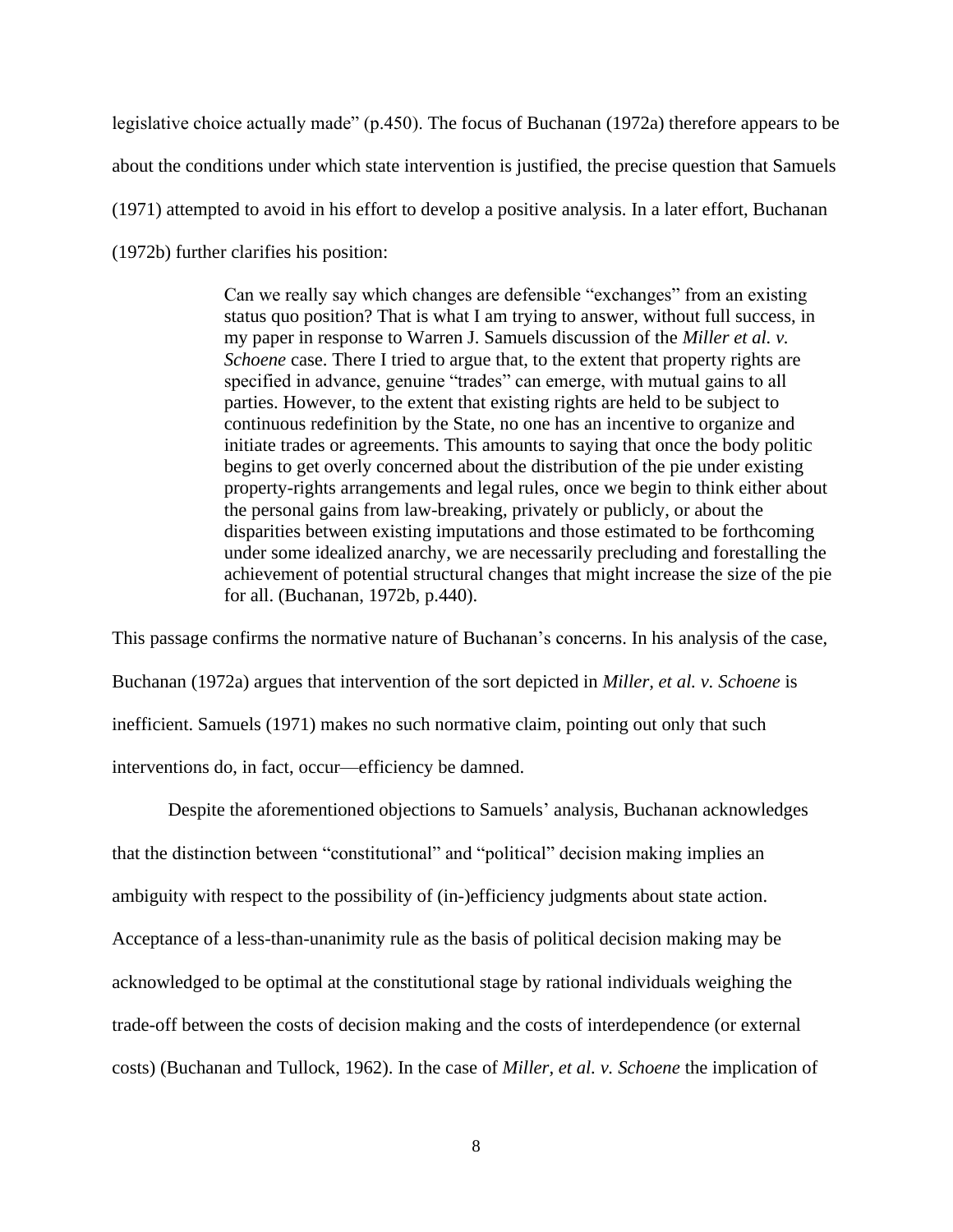this result is that "[W]e might think of both apple and cedar growers as having acquiesced in the continuing operation of a legislative process embodying constrained majority voting in the recognition that, on occasion, the economic interests of any particular subgroup in the community might be damaged, and perhaps severely" (Buchanan, 1972a, p.449). Thus, Buchanan's third and final argument is that even if the conditions for the Coase theorem fail, the rule of unanimity is satisfied, and constrained majority rule was deemed optimal in some earlier constitutional decision process, the Court's decision in *Miller, et al. v. Schoene—*understood as an attempt to impose an "effective new law of property" in accordance with arbitrary external value criteria—represents an abdication of its judicial mandate. Buchanan (1972a) argues the judiciary's only role in this case should be "one of determining whether or not the decision taken by the legislature was made constitutionally" (p.449). Insofar as it attempted to "inject its own standards of value measurement in determining the constitutionality of the legislation" (p. 451), the Court did so in error.

# **2.3 Samuels' Rejoinder**

In a rejoinder to Buchanan—appropriately titled, "In Defense of a Positive Approach to Government as an Economic Variable"—Samuels agrees that the interpretations of *Miller, et al. v. Schoene* advanced by himself and Buchanan are in conflict, but suggests this conflict arises because the two approaches are not analytic alternatives: Buchanan and Samuels "are not trying to do the same thing" (p.453). While Buchanan (1972a) is focused on the conditions under which state intervention of the sort depicted in *Miller, et al. v. Schoene* might be justified, Samuels (1971) is concerned with describing the process by which such intervention actually occurs. Samuels (1972) writes: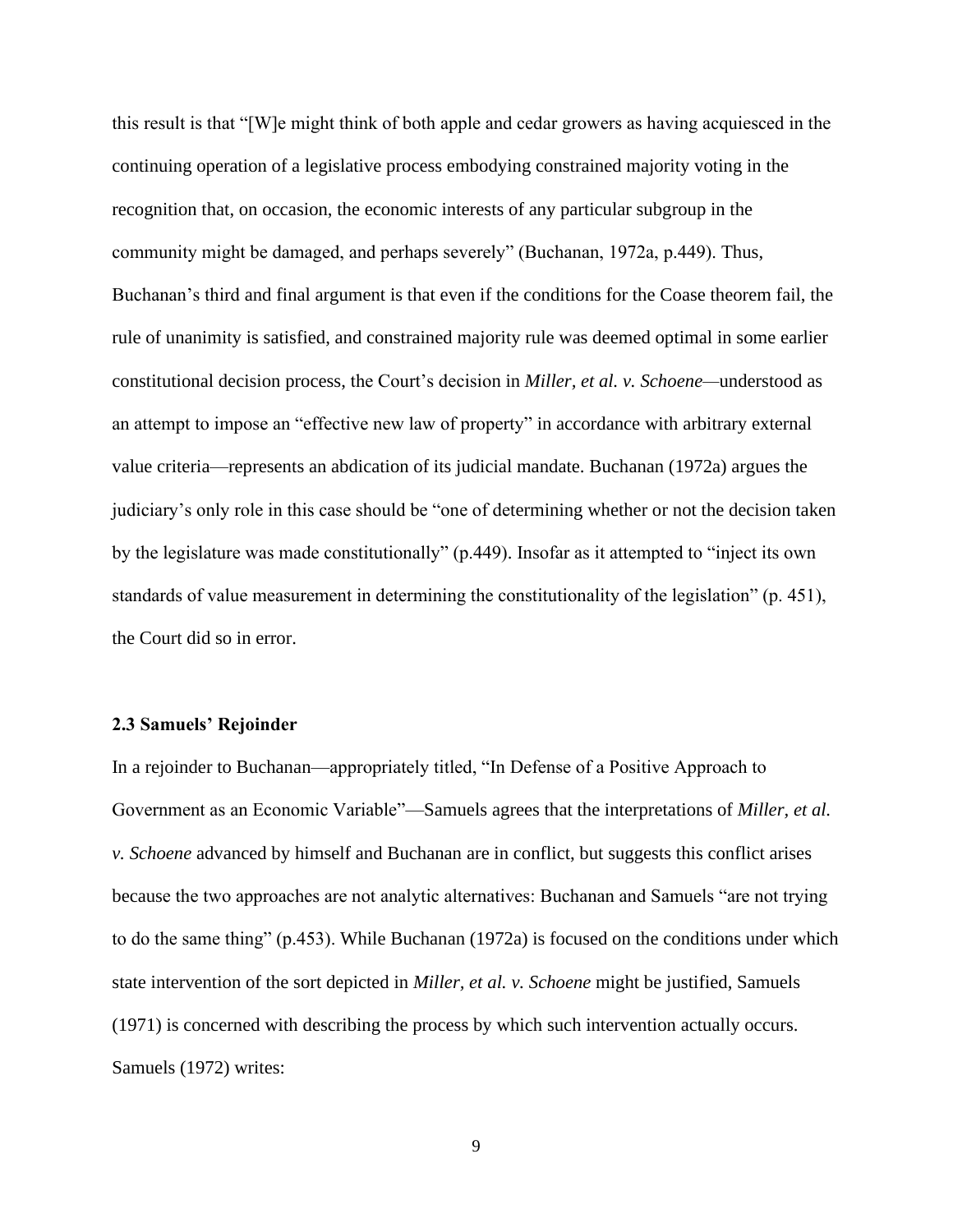Whereas mine [Samuels' approach to *Miller, et al. v. Schoene*] is an attempt to describe *what did happen*, his [Buchanan's approach] is an evaluation of the case in terms of his normative model and a statement of *what might have, would have, indeed should have happened* if his normative model were followed. His is evaluation and mine is descriptive, positive analysis. Whereas I did not try to reach normative conclusions but only to describe what happened so as to generate some positive conclusions applicable to the interrelation of legal and economic processes generally (that is, public choice broadly conceived), he started with his normative approach and model (the Pareto-Wicksell analysis) and interpreted and evaluated the case in its light. We are doing epistemologically different things. (p. 453).

The interpretations advanced by Saumels (1971) and Buchanan (1972a) amount to two ships passing in the night. Samuels (1971) describes the case as it occurs, as a means for understanding the interrelation between legal and economic processes more generally. Buchanan (1972a) attempts to depict how an ideal government *should* behave and criticizes Samuels for not adopting a similar set of assumptions. Nowhere in his analysis does Samuels (1971) attempt to justify the Court's decision: "As positive propositions my conclusions strictly speaking neither support nor condemn the status quo; they only attempt to understand it" (p.455). Samuels (1972) somewhat sarcastically remarks that "[B]uchanan is critical of me for describing legal-economic reality when that reality fails to conform to his normative model" (p.454-455).

Samuels (1972) goes on to criticize the normative framework adopted by Buchanan as but one of many possible frameworks for evaluating government action: "[H]is [Buchanan's] model expresses a dislike for activist government, or for one seen as activist, but is *itself* one approach to the use of government" (p.455). If adoption of the Wicksell-Pareto normative vision itself requires an appeal to external justificatory criteria, then Wicksell-Pareto is subject to the same criticism as any other normative framework: the conflict is not between a supposedly value-neutral Wicksell-Pareto approach and other forms of justificatory appeal, the problem, for the normative political economist, is selecting from one of many different possible value criteria.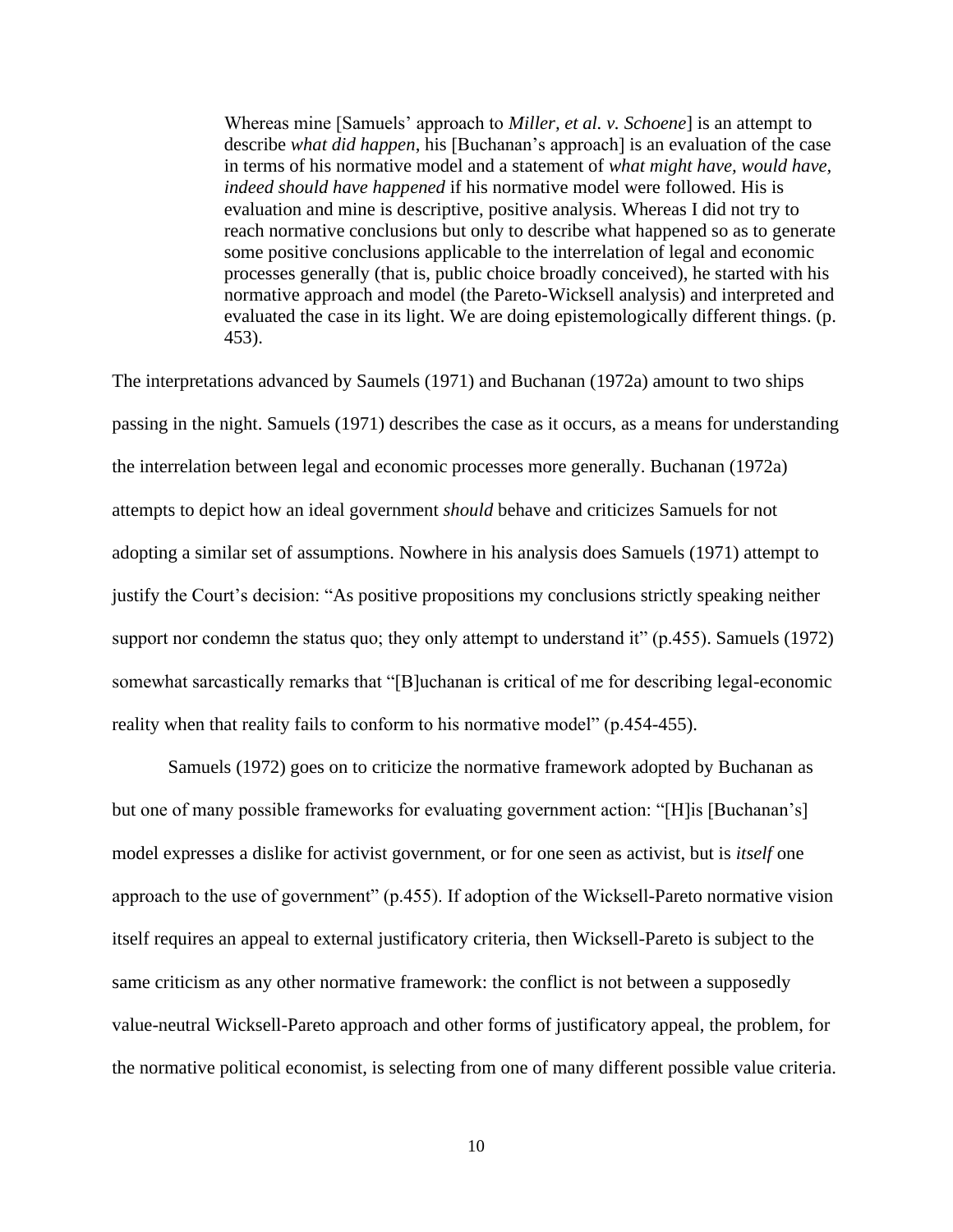According to Samuels, there are good reasons to detract from the normative criteria advanced by Buchanan. First, the status-quo bias of such a framework ignores the fact that "historically all rights have evolved from power play" and that "going to the legislature *is* an economic alternative to bargaining in the market; legislation is not so much a surrogate for voluntary negotiation as an alternative" (p. 456). Second, the framework ignores empirically relevant problems (such as the inevitability of government choice). Third, Buchanan's framework "obscures (or takes a narrow and inconclusive position on) the role of government in determining who shall count. It ignores the continuing problem of jockeying for position over income distribution" (p.456). Fourth, "Buchanan's approach also posits a misleading distinction between distinction between legislation and judicial review" (p.457). Finally, the Wicksell-Pareto framework advanced by Buchanan "functions as a defense of the status quo power structure, whatever it is<sup>34</sup> and neglects "the structure and role of private power including its operation through government" (p. 458). Given what he therefore describes as the limited positive relevance and ambiguous normative significance of Pareto-Wicksell, Samuels concludes that the fundamental difference between himself and Buchanan resides "in our different answers to the question as to the desirability, even the necessity, for an objective, descriptive, positivist, and even agnostic approach to the study of government as an economic variable" (p. 459).

#### **3. Towards the Positive Analysis of Government as an Economic Variable**

### *3.1 An Exchange of Correspondence*

<sup>4</sup> Buchanan's emphasis on the unanimity criterion has received similar criticism from economists on the opposite end of the political spectrum from Samuels. See the following from Murray Rothbard's review of *The Calculus of Consent*: "[T]hus, the unanimity rule, seemingly libertarian, actually turns out to be more of a fallacious support for the status quo — whatever the status quo happens to be — than a plea for libertarian principle" (Rothbard, 2011, p.928).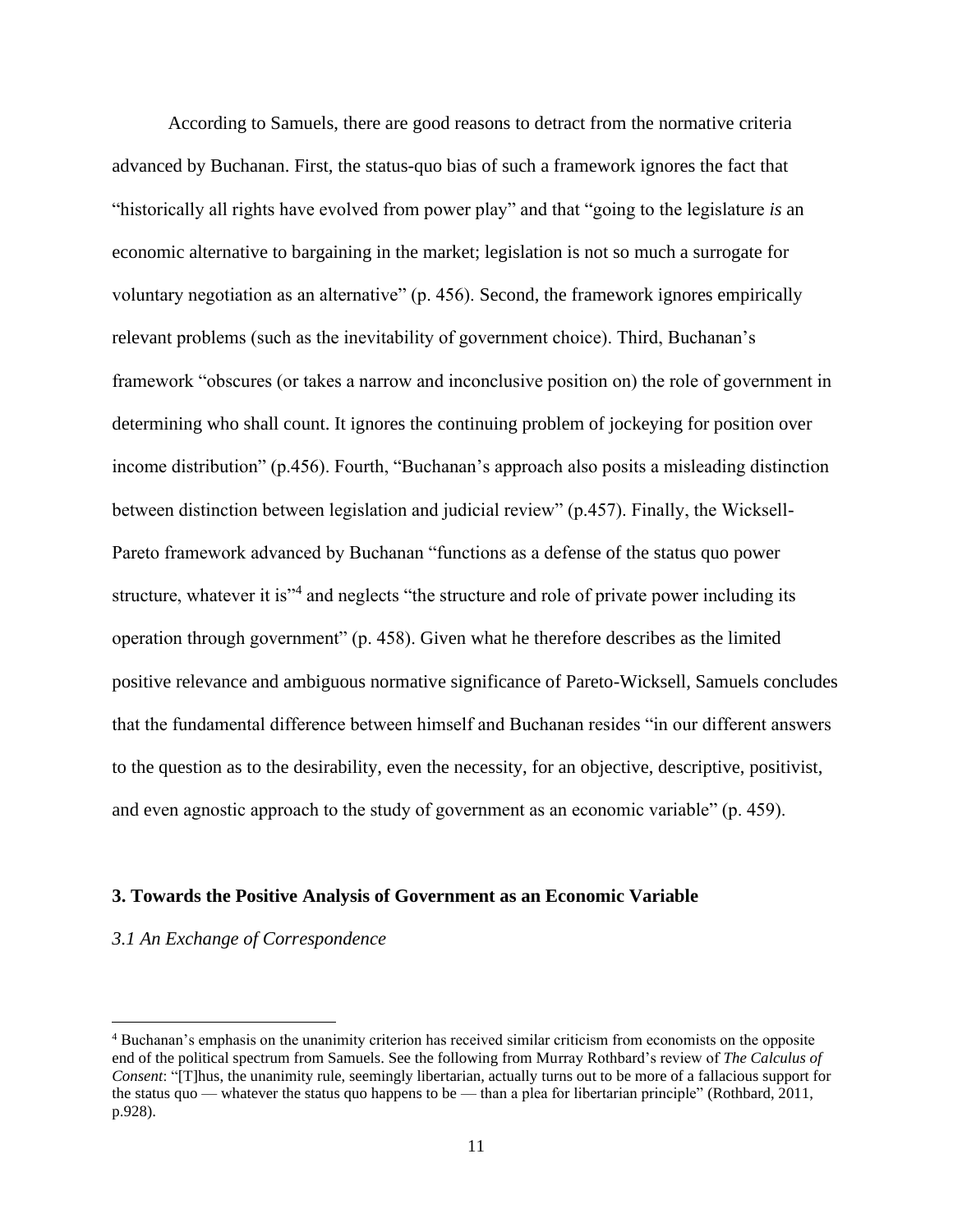It is in private correspondence with Buchanan concerning their debate in the *Journal of Law and Economics* that Samuels most clearly lays out the principles for a positive theory of public choice, emphasizing the inevitability of government choice, the role of government as a dependent variable, and the way in which power and the distribution of wealth are a function of law, and law a function of power and the distribution of wealth. In the preface to the correspondence published in the *Journal of Economic Issues* (of which Samuels was a long-time editor) the two authors clarify that the letters begin with a debate over the nature positivity, and then move to "the consequences of a positive analysis which posits the working rules of law and morals as contingent and subject to change and to concern with the consequences of an assumed propriety of the status quo system of power and use of government" (Buchanan and Samuels, p.113).

In an initial letter, dated 18 May 1972, Buchanan responds to an early draft of Samuels' (1972) rejoinder. Buchanan writes to Samuels: "you protest to much your positive stance…I submit that an unbiased reader of your piece would indeed read normative elements into it, and sometimes strong ones" (p.114). In his response, dated 24 May, Samuels agrees with Buchanan "concerning the impossibility of a completely value-free positivism" but insists on the value of attempting to generate "as pure propositions as possible…[P]eople will read normative things from any positive proposition, but in reality they are adding their own normative premise" (p. 115). In a follow-up letter, Samuels re-emphasizes this point in reference to Buchanan's attempt to derive normative constitutional principles from a purely positive analysis:

> You cannot derive an ought from an is alone and your analysis will not permit you to do so: you will be applying the ought built into your logical system or whatever you call it...(1) there should not be an economic science built up pretending to be a science but which is only another ideology, and (2) there should be positive descriptive work (of my type) so that those who do want to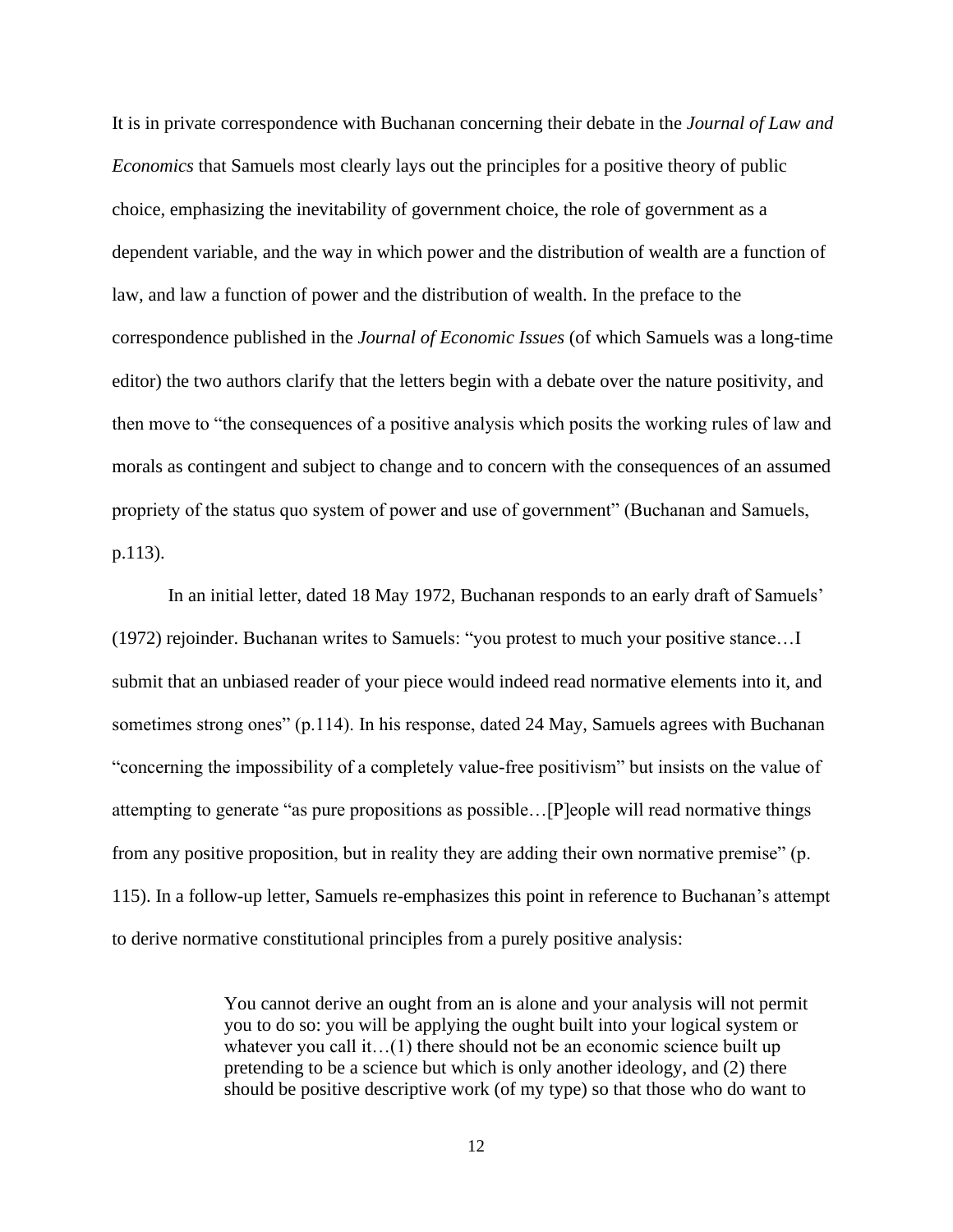construct normative systems will be better informed as to what is involved. (Buchanan and Samuels, p.119).

Samuels' objection to Buchanan's constitutional analysis is rooted in its effort to "enjoin others' use of government while denying their own use of government, when the heart of the matter is which (whose) use of government" (p. 120). According to Samuels, a positive theory of public choice—a positive analysis of government as an economic variable that extends beyond the question of whether it *should* act—is necessary to arrive at the answers required *prior* to normative inquiry.

In a follow-up letter, dated nearly a year later (27 March 1973) Buchanan denies the normative position ascribed to him by Samuels, and further rejects Samuels' positive analysis as one from which Buchanan "simply cannot extrapolate this into a viable future social order at all" (p.123). However, Buchanan does concede that he was wrong to place Samuels in the "social welfare function camp" (p.124) in his 1972 paper. Samuels doubles down on his characterization of Buchanan in the next letter, claiming that Buchanan's system "contains infinitely more implicit ethicizing" (p.125) than his own. However, the debate ultimately moves on from classificatory labels, transitioning to Buchanan's defense of the status quo regime of property and Samuels' claim that Buchanan overlooks the use of power and the distribution of wealth as key determinants of status quo rights. In two key letters, dated 1 September 1973 and 13 December 1973, Samuels provides his most detailed critique of Buchanan's work, and in-sodoing lays out the principles of a positive theory of public choice.

First, Samuels argues that Buchanan's appeal to the Pareto-Wicksell unanimity rule as the basis for social change arbitrarily limits the scope of public choice theory to the analysis of choice *within opportunity sets*, when the objective of public choice theory is to "study the formation of the structure of opportunity sets, as they are in the real world" (Buchanan and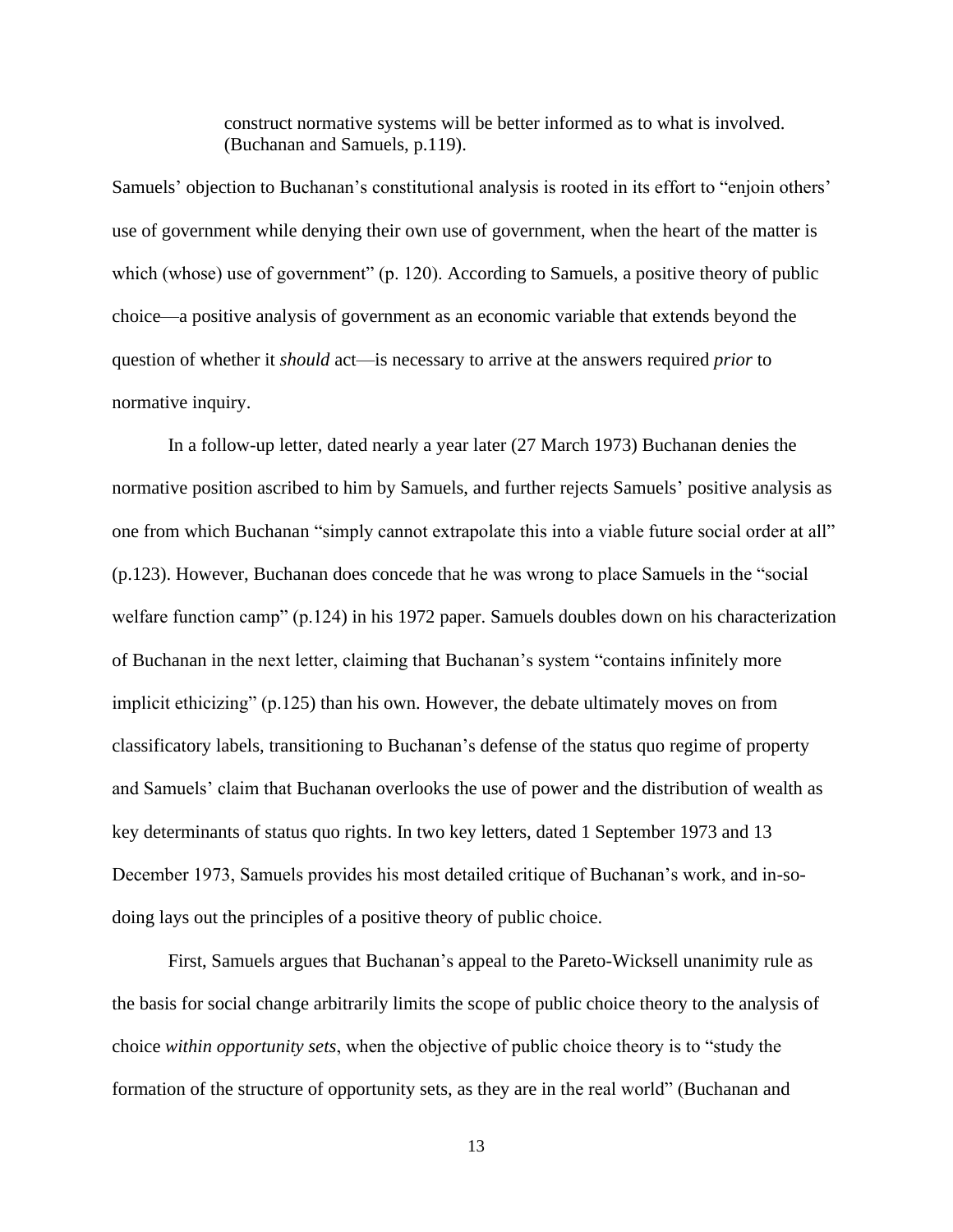Samuels, p.128). As Buchanan himself elsewhere describes it, public choice (and particularly constitutional political economy) is concerned with the analysis of "choice among constraints" (Buchanan, 1990). At minimum, the unanimity-consent rule misses non-Pareto optimal changes as they occur through the market, such that—when these changes are accounted for—the status quo loses its normative force.

Second, Buchanan's public choice framework ignores the *inevitability* of non-Pareto optimal choice by government. As in *Miller, et al. v. Schoene,* it is the exception rather than the rule that choice by government be greeted with unanimous consent. Yet the government must choose, nonetheless. In such cases, the unanimity rule—as a normative guide—is of no use to government actors (how can unanimity be a guide when neither action nor inaction receive unanimous consent?), and neither can the unanimity rule function as how a positive description of government behavior, given observed dissent from any course of government action. In such cases, reliance on the unanimity rule "neglects the hard decision-making society faces with regard to difficult issues of the power structure" (Buchanan and Samuels, p.129). As a result, it attaches an arbitrary normative weight to those already in power:

> It allows the privileged in the status quo to hold out and perpetuate themselves by being able to withhold their consent. As attractive as the consent (unanimity) rule is, it places too much power in the hands of the already privileged, indeed cementing their mortgage upon the future; and it fails to comport with the experience and realities of public choice…[I]n other words, in part, it reinforces the power of the powerful in the status quo to produce non-Pareto optimal changes not subject to controls exogenous to themselves, and it does this by giving them a veto (Buchanan and Samuels, p.129).

The arbitrary preference for the already powerful leads to Samuels' third critique of Buchanan's approach, namely that it "completely avoids the distributional issues: distribution of income, wealth, power, and so on" (p. 129). In ignoring distributional issues, the Buchanan-school of public choice overlooks the way the legal system and property rights—including status quo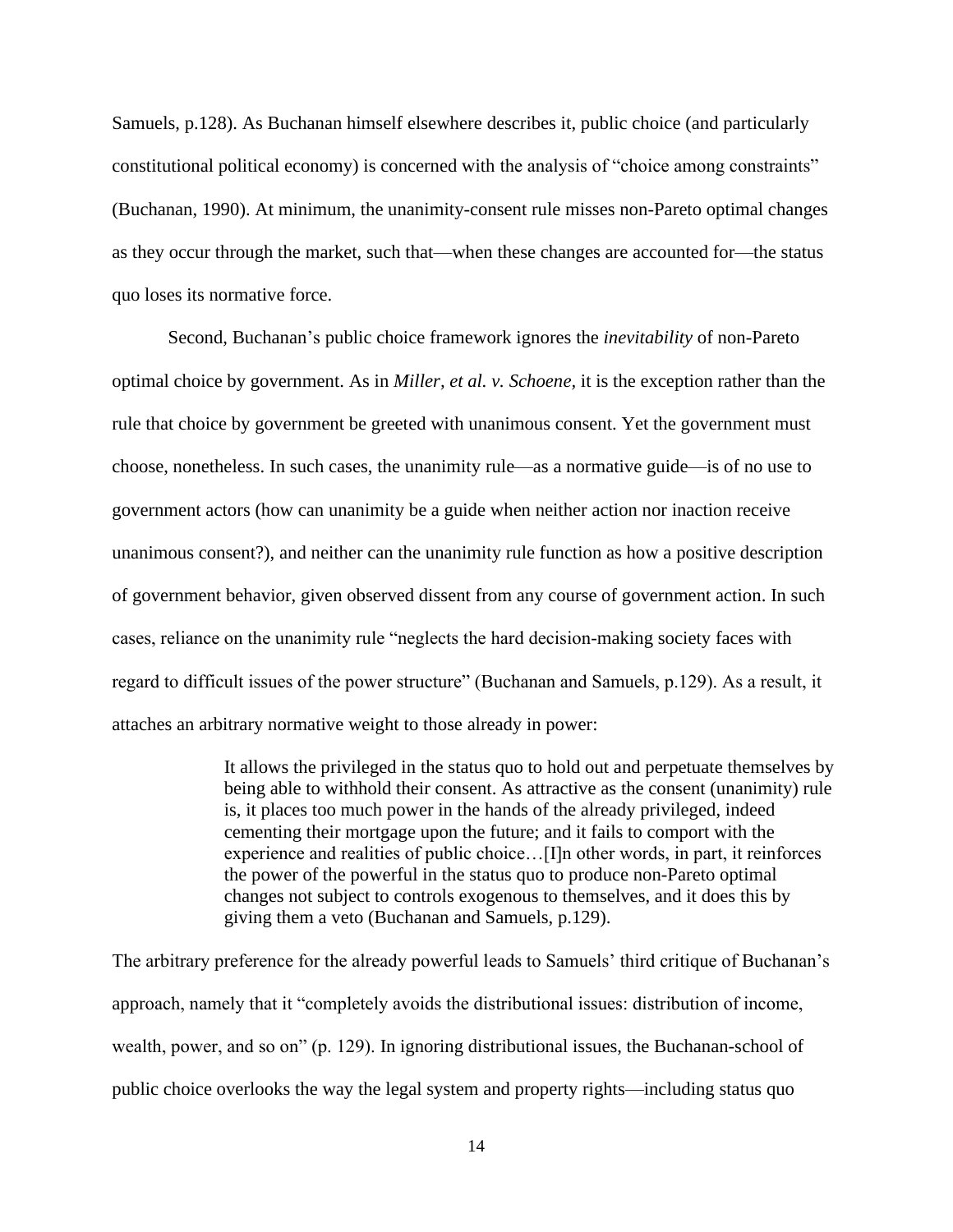property rights—are a function of that distribution (a point that is crucial to Samuels' (1992) later analysis of the Coase theorem).

Finally, by ignoring the inevitability of government choice, the possibility of non-Pareto optimal changes through the market, the role of government as a dependent variable—with law determining the distribution of income and the distribution of income simultaneously determining law—Buchanan mistakes social change through unanimity for the absence of coercion, when in-fact "there is coercion even in a market relying upon contracts; the problem is not coercion or no coercion but coercion within which institutional or power structure" (p.135). By framing the analysis of government in terms of the unanimity rule public choice theory forgoes a substantive analysis of power, an analysis required to undertake a comprehensive positive approach to government as an economic variable. Samuels illustrates the potency of this failure in his critique of Buchanan's desire to reduce the size of government. In-so-doing, Samuels indicates a path forward for public choice theory devoid of the free-market implications of Buchanan's work.

Blinded by his insistence on the unanimity rule as a basis for social change, Buchanan's desire to cut the size of government misses how such changes alter the prevailing power structure, presumably altering the subsequent distribution of rights, paving the way for both market and non-market changes that may not satisfy the Pareto-Wicksell criterion. Samuels' first charge against Buchanan therefore concerns his inability to see that power is always relative: "[T]he power of alpha is relative to the power of beta" (p. 131). In cutting the size of government, the central question becomes "whose power is enhanced if government power central government power—is reduced?" (p. 131).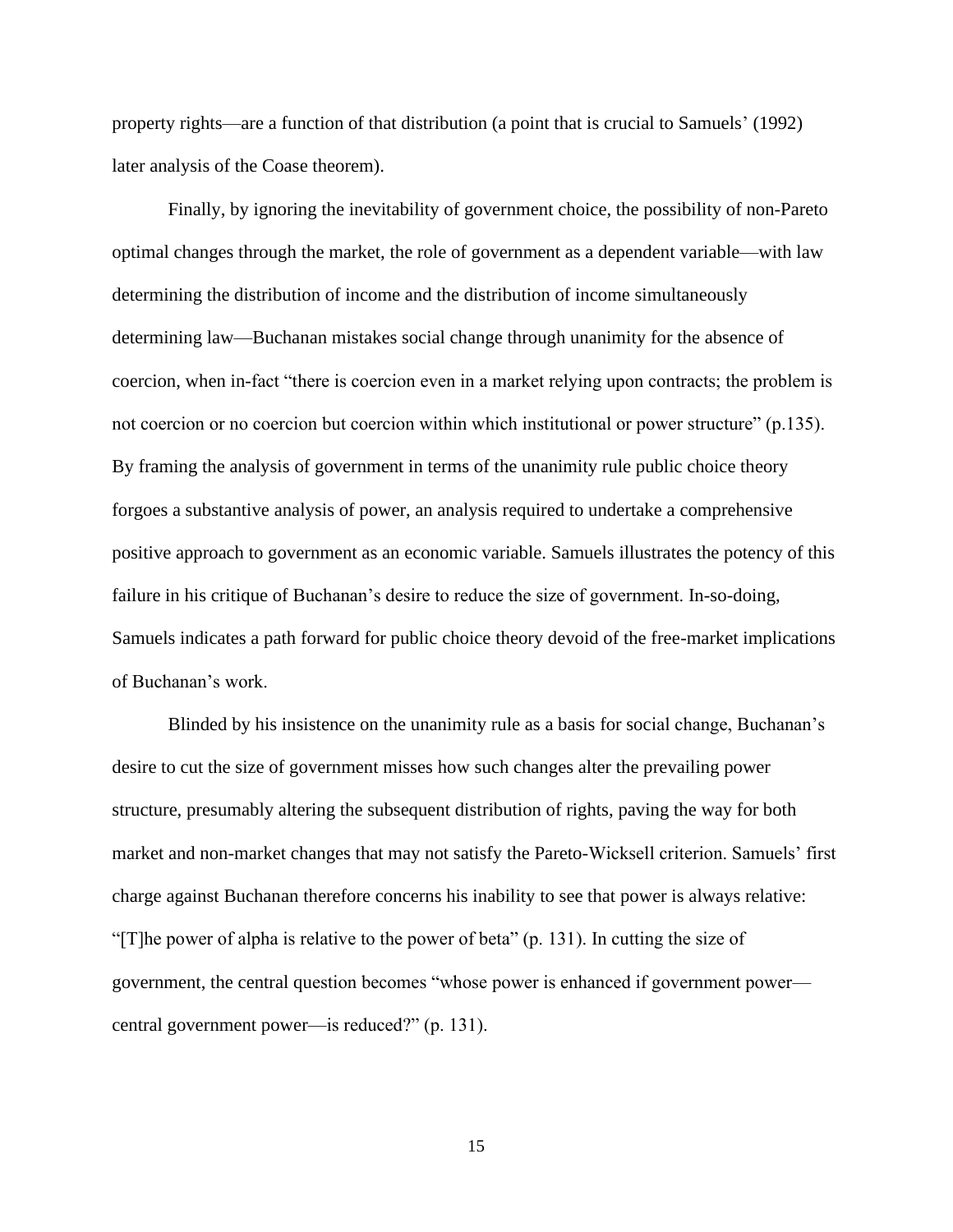By failing to ask this question, Buchanan's advocacy of small government misses the possibility of equally pernicious concentrations of private power, whose concentrated decision making at scale rivals that of government, and which are equally likely to make decisions that violate the unanimity criterion. In contrast, Samuels' approach to public choice "looks to all concentrated power" as influencing and influenced-by the legal system. Samuels concludes that the relative nature of power implies that a reduction in the size of government is equivalent to an increase in the power of private enterprise, but—*a priori*—there's no reason to believe that concentrated private decision making is any more efficient than public decision making: "[I]f Howard Hughes were the nation's or the system's sole capitalist we would be just as socialized as if we had a traditional socialist regime" (p.132). The difference between Soviet-style planning and monopoly capitalism lies not in the scale or concentration of power, but in *who* makes the decisions, and whose interests are counted. The basic problem of decision making in the face of conflicting and mutually inconsistent interests—the inevitability of choice—remains just the same. In Samuels' words: "[I]t is not a question of government or no government, but which government or which interests government is to support" (Buchanan and Samuels, p. 132). Application of Samuels' positive approach to the issues of rent seeking, the Coase Theorem, and income redistribution illustrates its continued relevance for political economy.

# **4. Rent Seeking, the Coase Theorem, and Redistribution**

*Rent Seeking*

Beginning with Tullock (1967), a large literature growing out of public choice theory in particular, and neoclassical economics more generally, has concerned itself with a class of activities identified as "rent seeking" (Krueger, 1974; Buchanan, Tollison, and Tullock, 1980; Murphy, Shleifer, and Vishny, 1991). Rent seeking is variously defined as competition for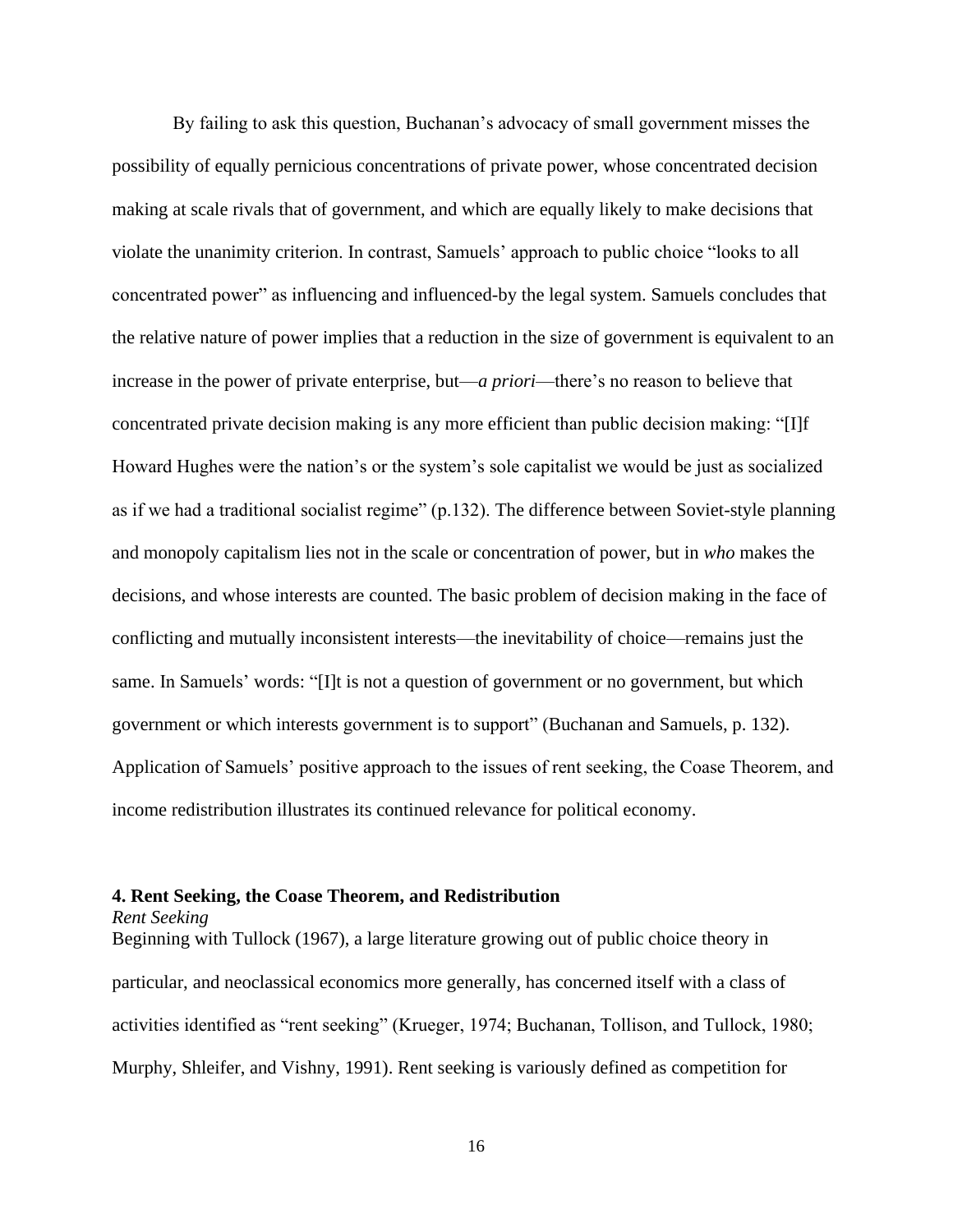income arising from governmental restrictions on economic activity (Krueger, 1974), the pursuit of income arising out of "redistribution of wealth from others and not from wealth creation" (Murphy, Shleifer, and Vishny, 1991, p.), and "resource-wasting activities of individuals in seeking transfers of wealth through the aegis of the state" (Buchanan, Tollison, and Tullock, 1980, p. ix). More recently, heterodox authors have also attempted to address the problem of rent seeking. Von Seekamm (2017) incorporates rent seeking—defined as the pursuit of a redistribution of income in which no new output is created—into a Kaleckian growth framework via the inclusion of the share of income paid to "facilitating labor."

A cursory glance at the literature reveals that at least one problem with the concept of rent seeking is a lack of a definitional consistency. Christophers (2019) rightfully critiques the lack of definitional clarity surrounding rent seeking, and offers an alternative understanding rooted in the monopoly power of rentiers. Beyond definitional concerns, a question remains as to the extent to which the analysis of activities classified as rent seeking put forward by public choice theorists reflect substantive positive advances in the understanding of government as an economic variable, or whether the literature on rent seeking simply reflects an undue normative prejudice against government intervention. While few economists would deny that lobbying, regulatory capture, and other, similar activities typically associated with the term "rent seeking" constitute important real-world phenomenon, the public choice approach to explaining this behavior is hamstrung by reliance on a misguided notion of economic efficiency. Samuels (1992b) illustrates three ways that adherence to static efficiency criteria undermines the usefulness of traditional rent-seeking analysis.

First, Samuels (1992b) argues that rent-seeking theory adopts an arbitrary criterion of economic value rooted in physical production: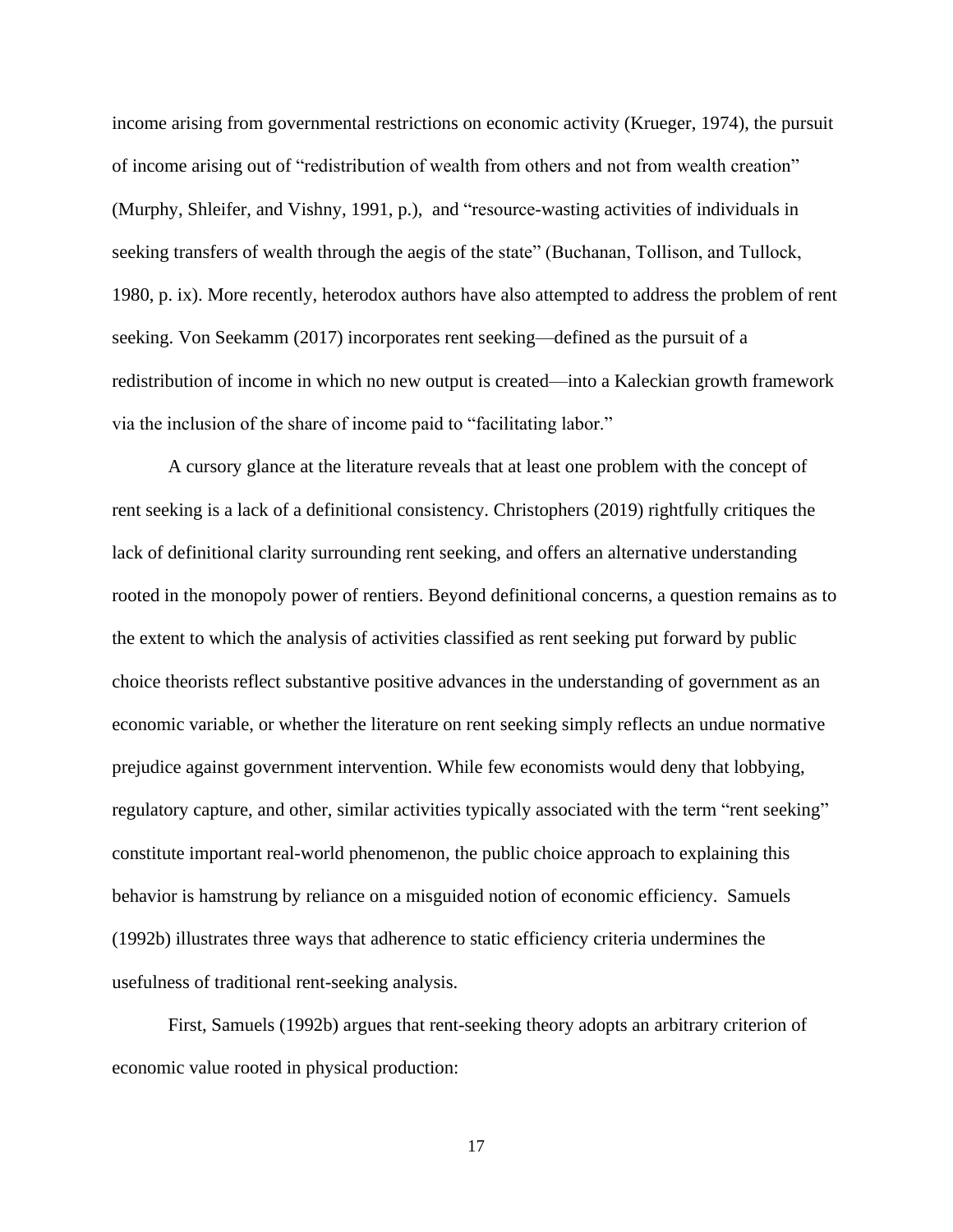But the problem is whether economic well-being is to be defined in terms of the accumulation of real assets *or* personal utility functions. Quite apart from the very important question of whose capital accumulation or personal utility functions are to count, there is no reason why the former definition of well-being is preferred to the latter…to pursue rent-seeking analysis in physical terms by postulating a physical real-asset notion of productiveness and thereby of waste is to conduct analysis at a level independent of human preferences and institutional organization of society (p.117).

The association of economic value with physical production is present even in heterodox approaches to rent seeking: Von Seekamm (2017) models rent seeking as a decrease in the rate of capital accumulation resulting from a transfer of income to facilitating labor.

The identification of economic value solely with physical production has long been critiqued by institutional economists. Veblen famously argued that "[t]he accumulated, habitual knowledge of the ways and means involved in the production and use of these appliances" is of more value than capital itself, because capital equipment is more easily replaced than intangible knowledge, habits, and norms (quoted in Robinson, 1980, p.116). Brown (2005) offers a similar critique, arguing "[t]he economic value of `factors of production' is contingent upon, and may be nonexistent without, their inosculation with other factors of production" (919). To the extent that legal changes arising from rent seeking activities result in an *increase* in the "accumulated, habitual knowledge of the ways and means involved" in production, there is no reason to suppose that rent seeking is necessarily associated with a reduction in overall economic activity or a loss of "efficiency."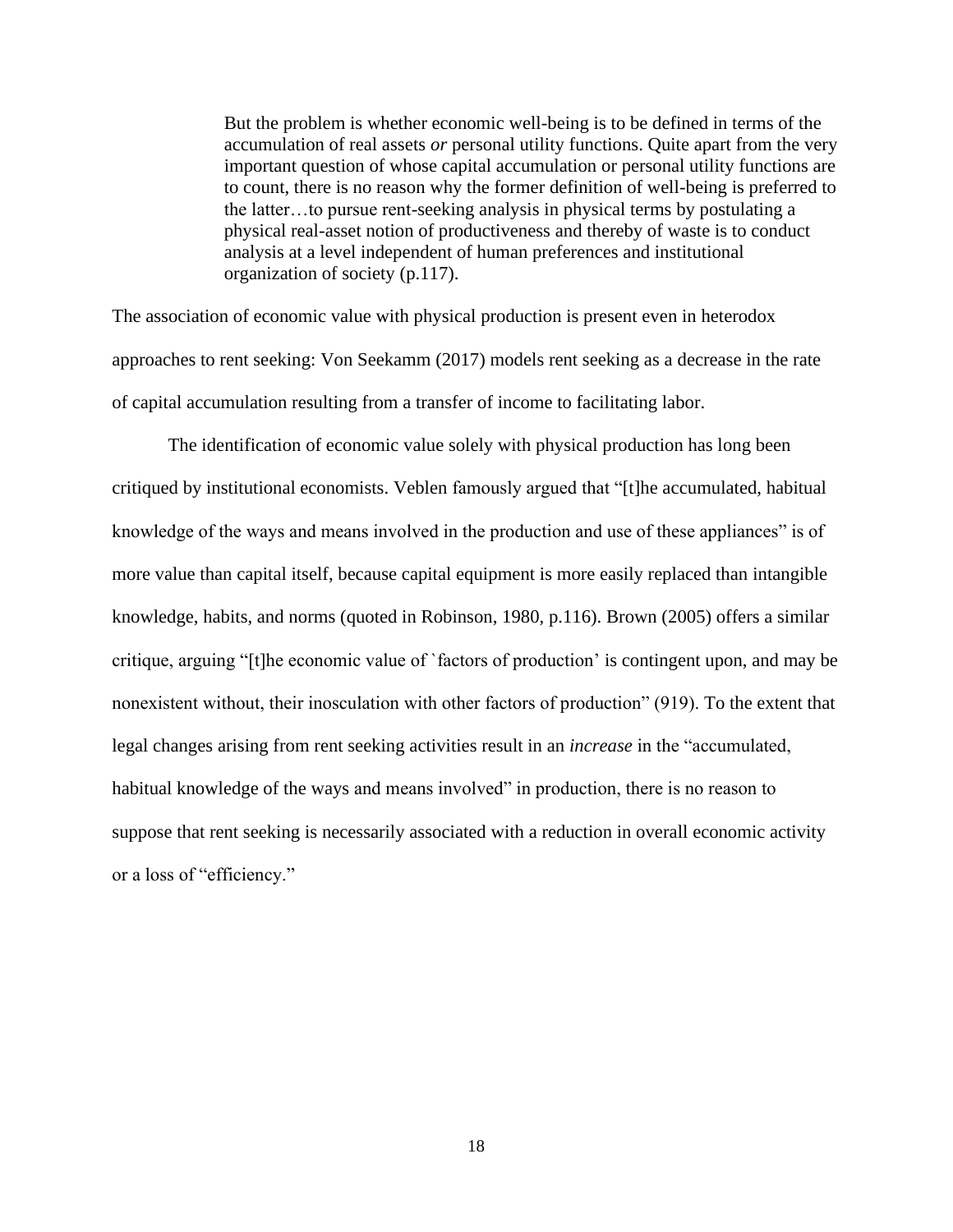

Figure 1: Allocative Efficiency Under Different Property Rights Regimes

Second, Samuels (1992b) argues that because Pareto efficiency is defined under a *given* set of rights, and the presumed objective of rent seeking activities is to alter the allocation of property rights, inefficiency claims by public choice theorists are misguided. What is "wasteful" in one legal structure may be "productive" in another: rights specify efficiency. To the extent that the point of rent seeking activities is to change the legal structure, it makes little sense to evaluate them under the guise of static allocative efficiency. This criticism can be understood with the help of Figure 1. Figure 1 presents two feasibility frontiers,  $\alpha$  and  $\beta$ , for a two-person economy. Each feasibility frontier is presumed to be associated with an alternative legal structure. Assume the economy starts at a point like A on  $\alpha$ . Suppose that rent seeking activities by Person 1 succeed in moving the economy to point C or point B. Evaluated from  $\alpha$ , point C is clearly inefficient. However, if the move from point A to point C occurred as a result of rent seeking, then it must be the case that property rights have shifted as well. Evaluated from the new property rights allocation,  $\beta$ , point C is efficient. The difficulty of applying a static notion of allocative efficiency is even clearer when rent seeking succeeds in moving the economy to a point like B. B is not only efficient under  $\beta$ , but would be unattainable at  $\alpha$ . Of course, none of the proposed legal changes in this example are Pareto *improvements* for Person 2, but each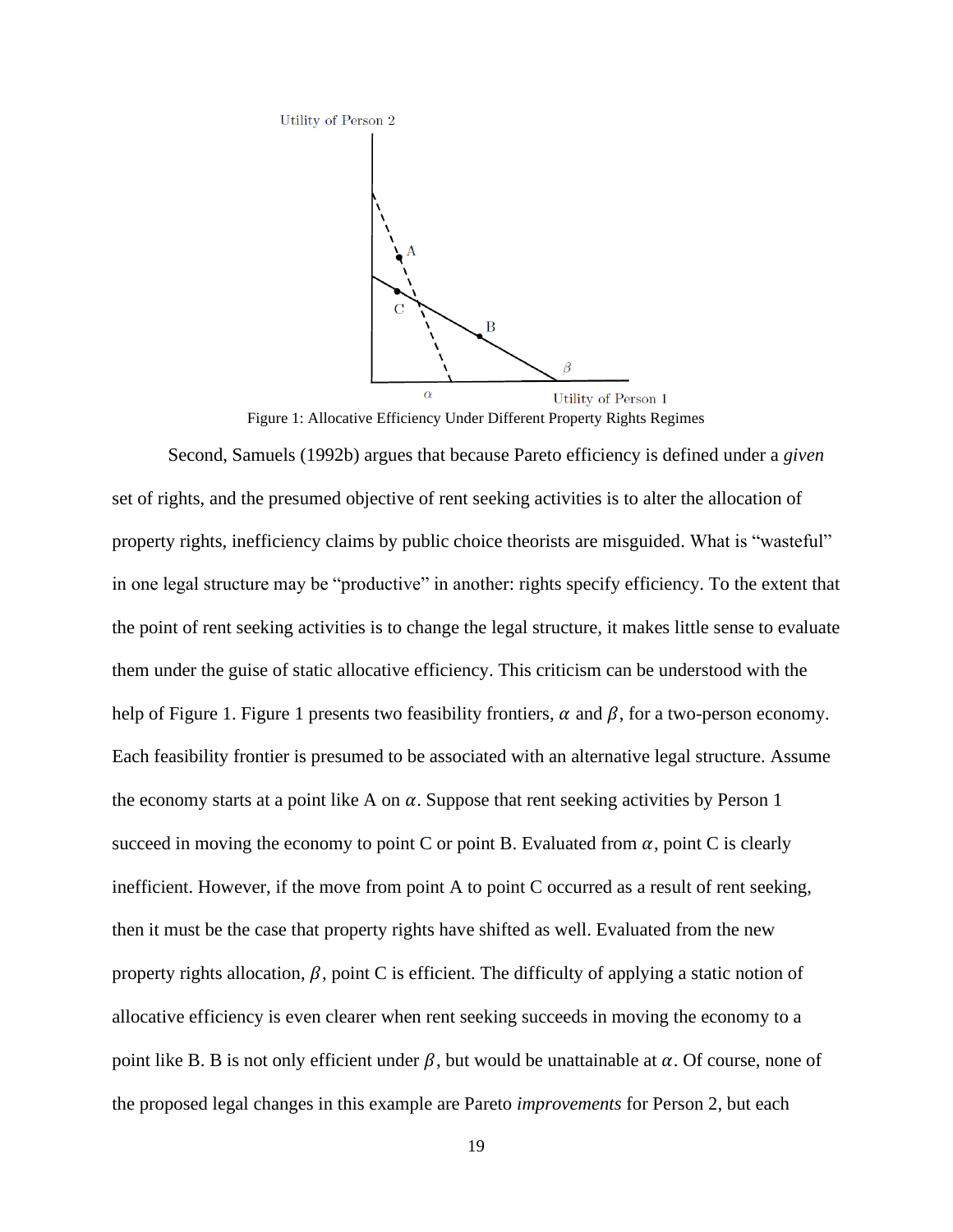allocation A, B, and C, is equally efficient, given the set of property rights. This example illustrates that static efficiency criteria are meaningless in situations where rent seeking activities have the desired effect of altering the property rights regime. Efficiency criteria would be meaningfully applied to rent seeking only if the property rights regime never changed—that is to say, only if rent seeking had no effect. In this case, why worry about rent seeking at all?

Finally, Samuels (1992b) argues that by applying a static efficiency norm based on a notion of value rooted in physical production, rent seeking theory delivers a selective and arbitrary theory of legal change "with no principle by which conclusively to distinguish permissible from impermissible legal changes" (p.120). The only legal changes allowed within the framework of rent seeking theory, according to Buchanan (1980, p.11), would be those which "allowed equal access to the scarcity values created by governmental intervention in the market economy." While it is not clear what, exactly, Buchanan (1980) means by this, Samuels (1992b) points out that it likely "involves a radical redistribution of income and wealth, indeed a massive effort at and through legal change –and certainly one in which great investments of resources of a rent-seeking kind might reasonably be expected" (p.123). The only way to eliminate rent seeking, according to Buchanan (1980), is with even greater amounts of rent seeking.

It is not surprising that rent seeking theory cannot accommodate legal change: it was not meant to. For public choice theorists, rent seeking theory serves a normative purpose of obfuscating meaningful theorizing about legal change by classifying all such change as wasteful: "[T]he thrust of much of the literature on rent seeking is to identify as wasteful all efforts both to change the law and to defend against change of the law" (Samuels 1992b, p.121). Like many other aspects of public choice theory, rent seeking theory ignores the inevitability of both government choice and legal change, and therefore misses the important questions of "what will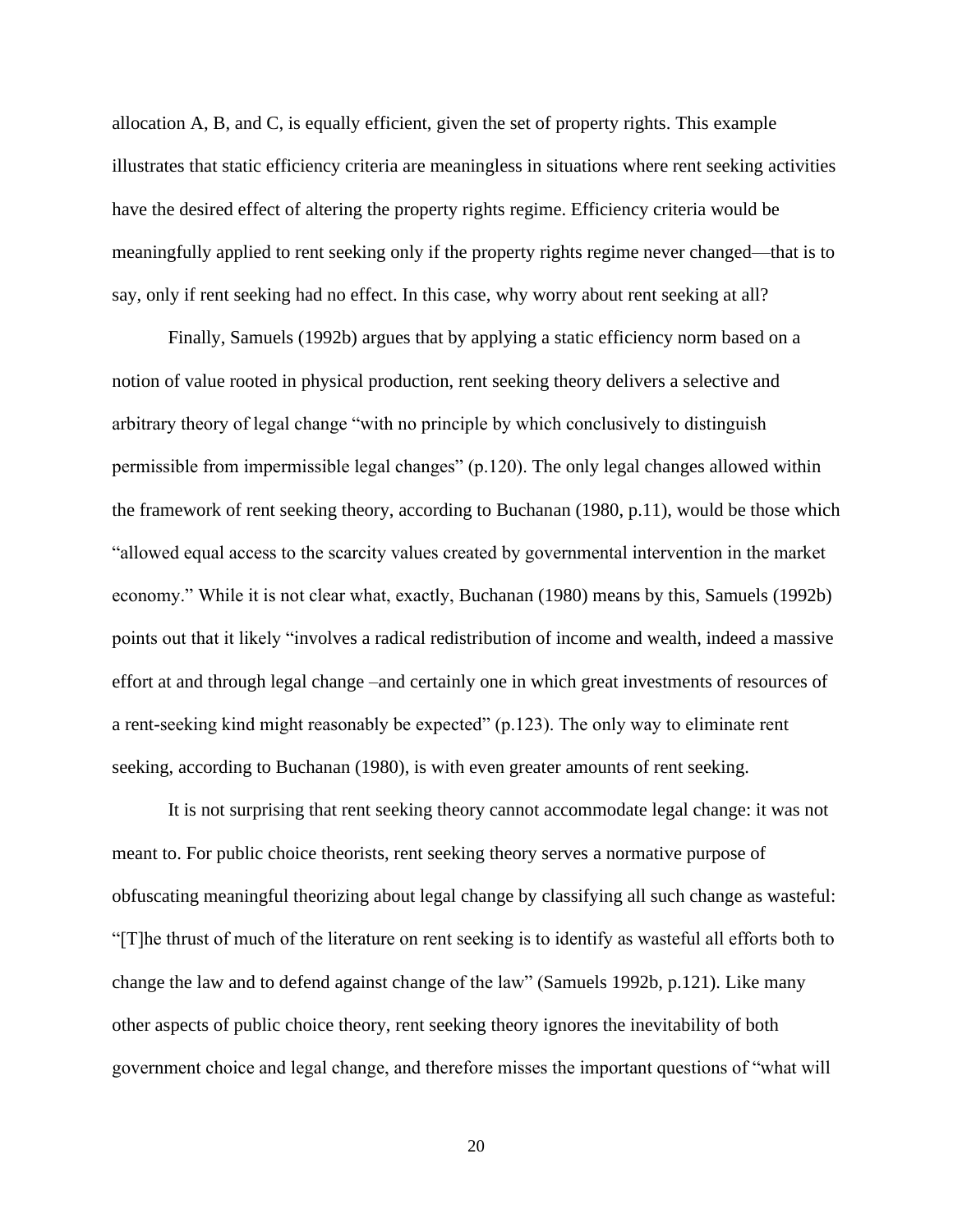change and who will determine the change" (p.121). In contrast, it is these very questions that a practitioner of the positive theory of public choice in the tradition of Samuels would seek to answer.

### *Coase Theorem*

Samuels (1974) discusses two propositions, both of which have been referred to as "The Coase Theorem": (1) the assignment of property rights and elimination of transaction costs as a market solution to externalities, and (2) the allocative neutrality of rights. In responding to the latter, Samuels (1974) illustrates how a positive theory of public choice—stripped of the pro-market normative vision usually accompanying Coasean analysis—can provide an enhanced understanding of the general equilibrium interactions governing the "real world power play over rights and liability imposition" (p. 9) with which the Coase Theorem is presumptively concerned.

The argument for the allocative neutrality of rights is found in Coase's (1960) original illustration of the confrontation between a farmer and a cattle rancher over land-use. The Coase Theorem states that—in the absence of transaction costs—private bargaining between the farmer and the rancher will produce similar allocations of resources (the Pareto efficient allocation) regardless of whether there are legally enforceable rights or liabilities on behalf of either party. Whether rights to the land are held by the cattle rancher or farmer, the owner of the more profitable productive activity will find it in her interest to pay (bribe) the owner of the less profitable activity to cease use of the land, resulting in the same amount of activity (cattle production and farming) that would have occurred had the rights to the land been alternatively arranged. The normative takeaway among traditional scholars of public choice and law and economics has been an injunction against judicial activism: judges should avoid attempting to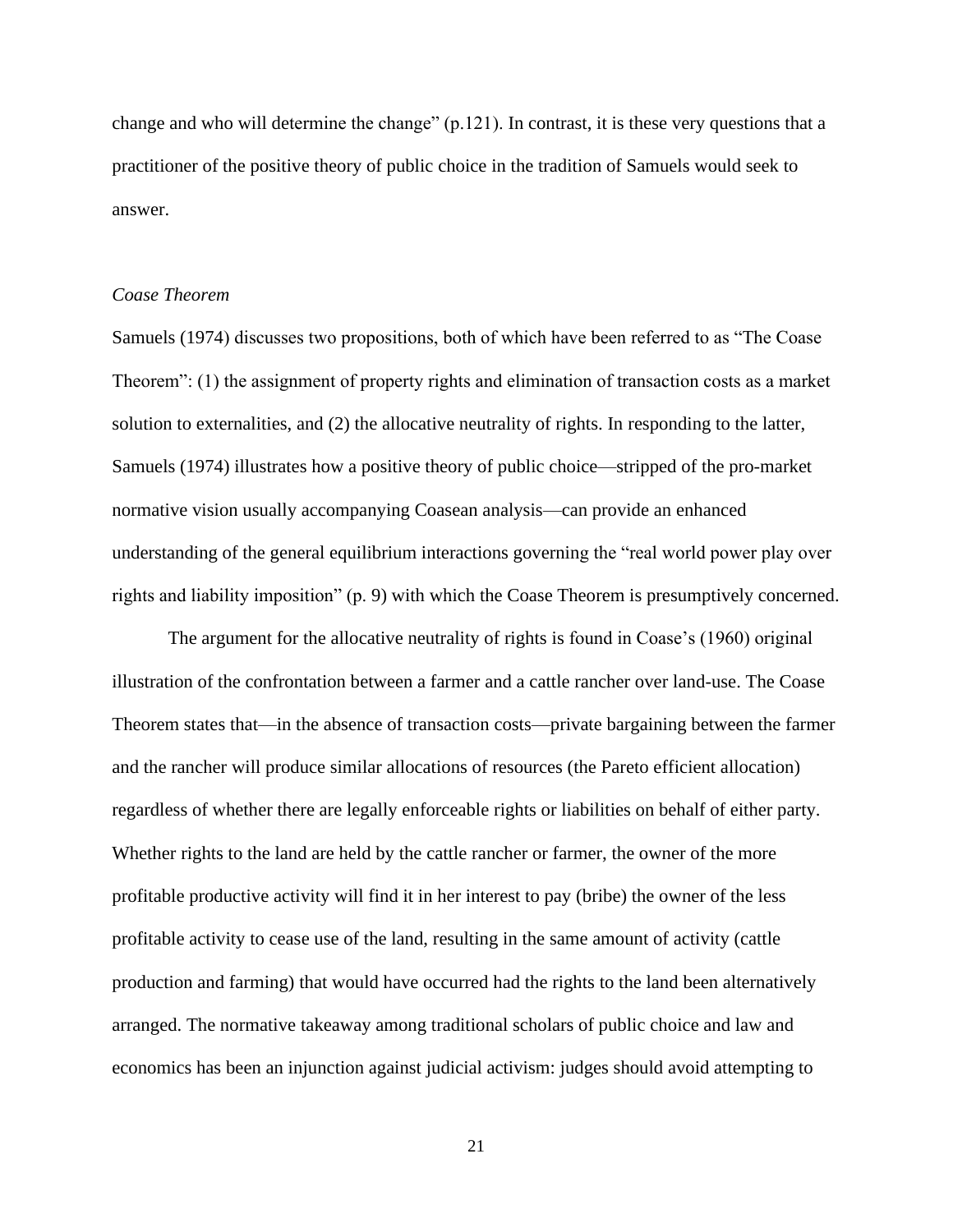allocate resource from the bench, because private bargaining will always produce the same allocation, whatever the law.

Samuels (1974) provides a three-fold objection to the Coasean analysis. First—even if the Coasean conclusion regarding the allocative neutrality of rights is substantively correct—in the absence of an unjustified appeal to an external pro-market standard, there is nothing in the positive content of the Coase Theorem that necessitates a preference for a "market-friendly" assignment of property rights over an egalitarian assignment. In fact, one interpretation of the Coase Theorem is that there is no efficiency-equity tradeoff*:* if market participants will engage in trade to produce the efficient outcome whatever the initial allocation of rights, then society has nothing to lose by assigning initial property rights in the most equal fashion possible. To justify an inegalitarian distribution of rights some external value criterion must be appealed to, regardless of how insistent public choice theorists are about methodological individualism.

Second, the Coasean conclusion regarding the allocative neutrality of rights is not substantively correct, in that it requires an appeal to the partial equilibrium assumption of a fixed income and wealth distribution. In the absence of this assumption, changes in the assignment of property rights will affect the distribution of income and wealth, which will have subsequent impacts on the allocation of resources. Rights are not neutral with respect to resource allocation. Further, it is not clear that there is one true "efficient" allocation which all trades—regardless of initial assignment of rights—must produce. As the example in Figure 1 illustrates, rights specify efficiency, such that—even if private exchange did always lead to an efficient outcome—there is potentially a continuum of different "efficient" outcomes that could be reached, depending on the property rights regime.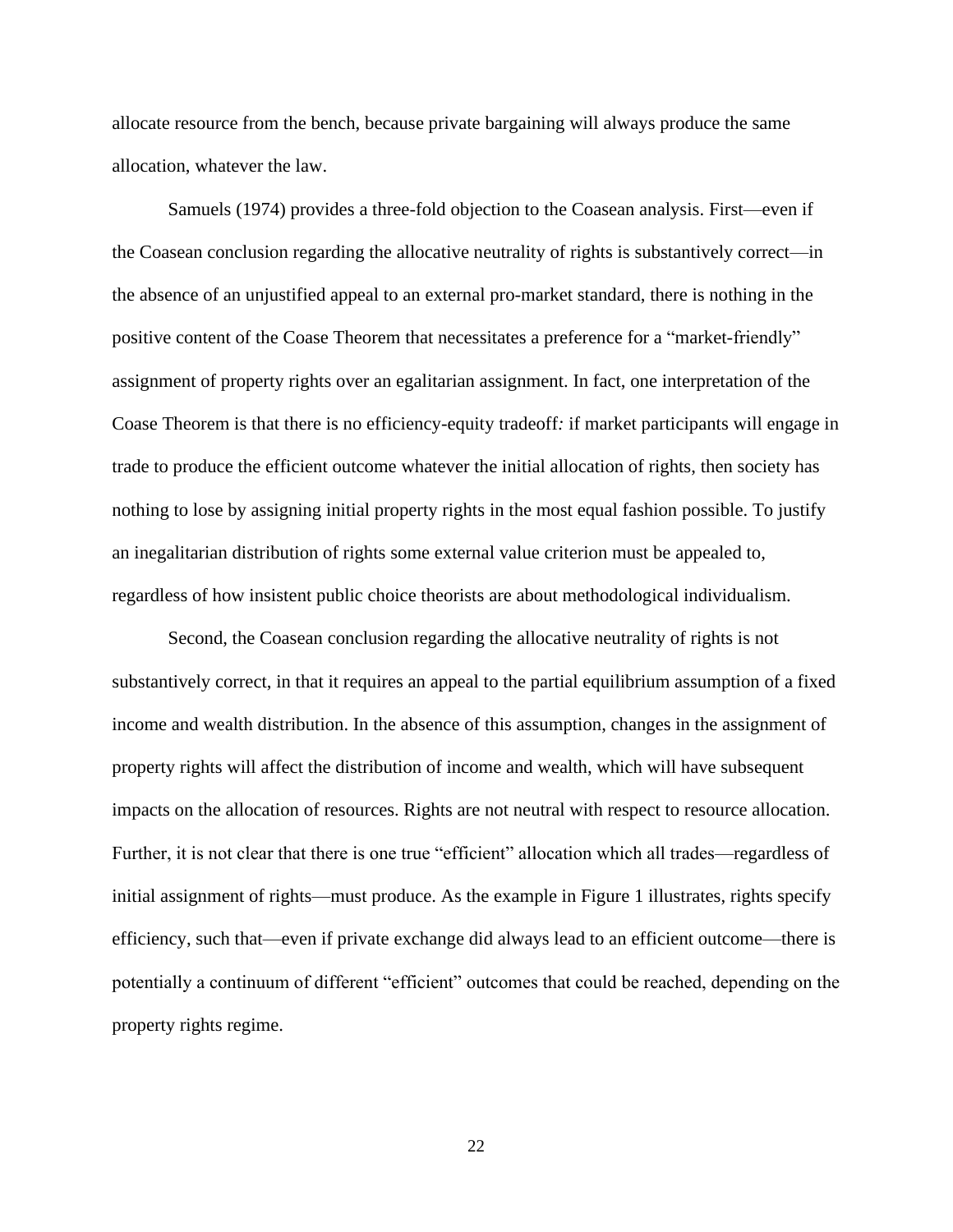Finally, both rights and the distribution of income are part of a general equilibrium process in which "the law is an instrument with which to skew distributional results by manipulating transactional systems to change the structure of power" (p. 21). As in the case of *Miller, et al. v. Schoene,* the question is not should the state intervene? But rather, whose interests will the state serve? Government is present in both action—defining new property rights—and inaction—with respect to the already existing law of property as it has evolved in the courts and the legislature through time.

# *Redistribution*

A third and final application of Samuels' positive approach to public choice concerns issues of income and wealth redistribution. In particular, the issue of redistribution illustrates how stripped of its pro-market normative ideology—Buchanan's writing on public choice can yield new insights. Applying Buchanan's (1985) distinction between post-constitutional "political redistribution"—a direct change in end-state holdings as a result of transfers (e.g., taxation) within a given set of political rules—and "constitutional redistribution"—an indirect change in end-state holdings as a result of changes in the rules of the game—illustrates this point.

Invoking the distinction between political and constitutional redistribution, Buchanan (1985, p.248-249) argues that because "distributions emerge from the operation of framework rules or institutions within which separate persons interact" and changes in constitutional rules generate "stochastic patterns of end-states, each with distributional characteristics, [making] it difficult for the individual to identify and predict accurately just what his own position might be" the possibility of agreement on redistributive policy is greater in instances of constitutional redistribution than political redistribution. This result applies because of the quasi-Rawlsian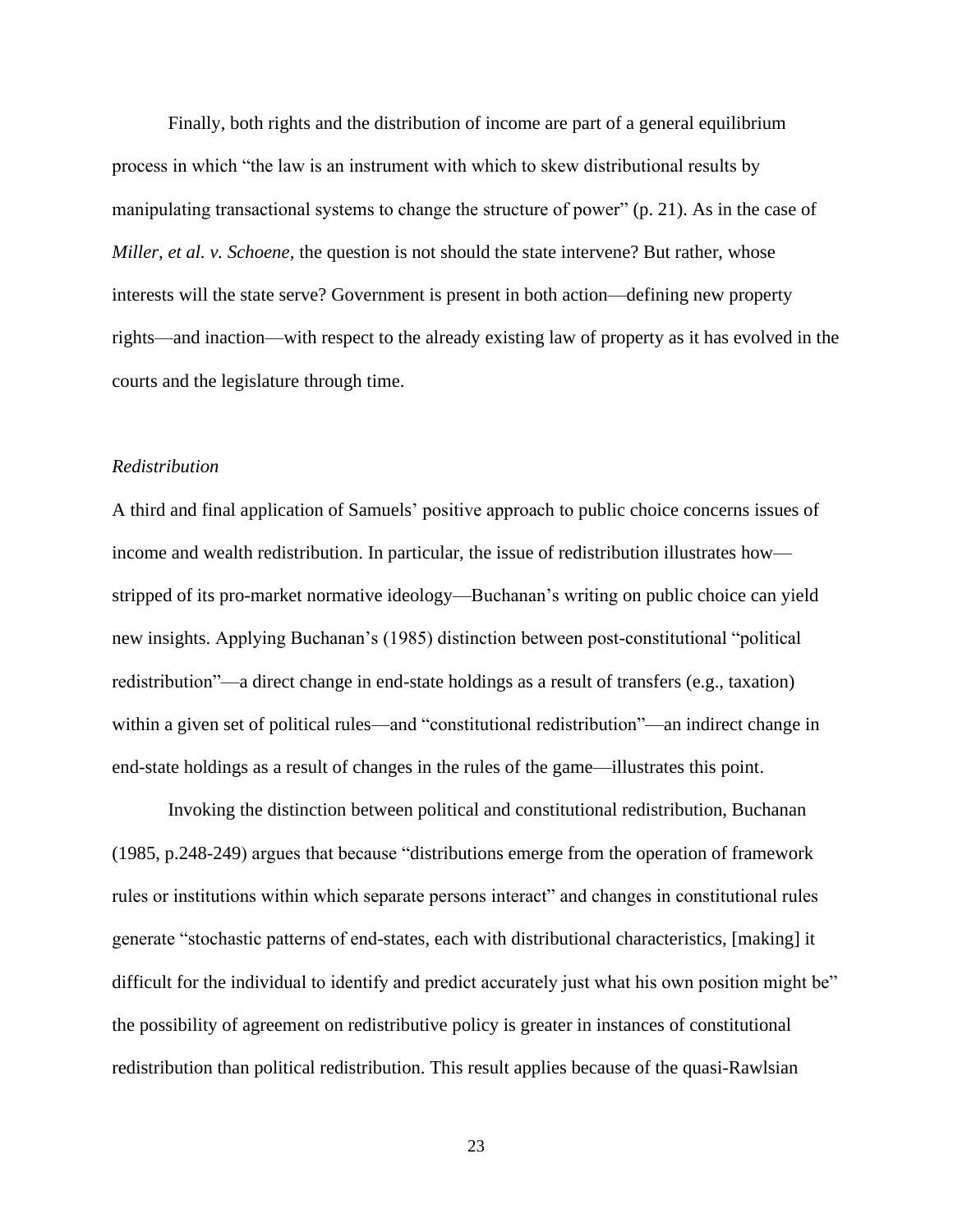characteristics of constitutional changes: individuals—in a position analogous to Rawls' veil of ignorance—imperfectly forecast their own post-constitutional positions.



Figure 2: Constitutional Redistribution and the Minimal Equal Sharing Constraint

The distinction between political and constitutional redistribution has a secondary positive implication, glossed over by Buchanan, concerning the possibility of political redistribution in service of constitutional constraints. Political redistribution—in the form of taxes on income or wealth—may garner widespread support if it serves a constitutional purpose. To see this, consider the scenario presented Figure 2, based on the model in Buchanan (1976). Figure 2 depicts various allocations in a two-person economy before and after individuals have entered a definite social contract. Point A represents the allocation in a state like Hobbesian anarchy. Point B represents the minimum allocation attainable under a social contract with equal sharing. That is, while a larger social product may be attainable under conditions of inequality (as indicated by the feasibility constraint), there is an equal-sharing outcome under the social contract that nonetheless represents an improvement over Hobbesian anarchy. The existence of a minimal equal sharing outcome implies a constraint on the various possible distributions that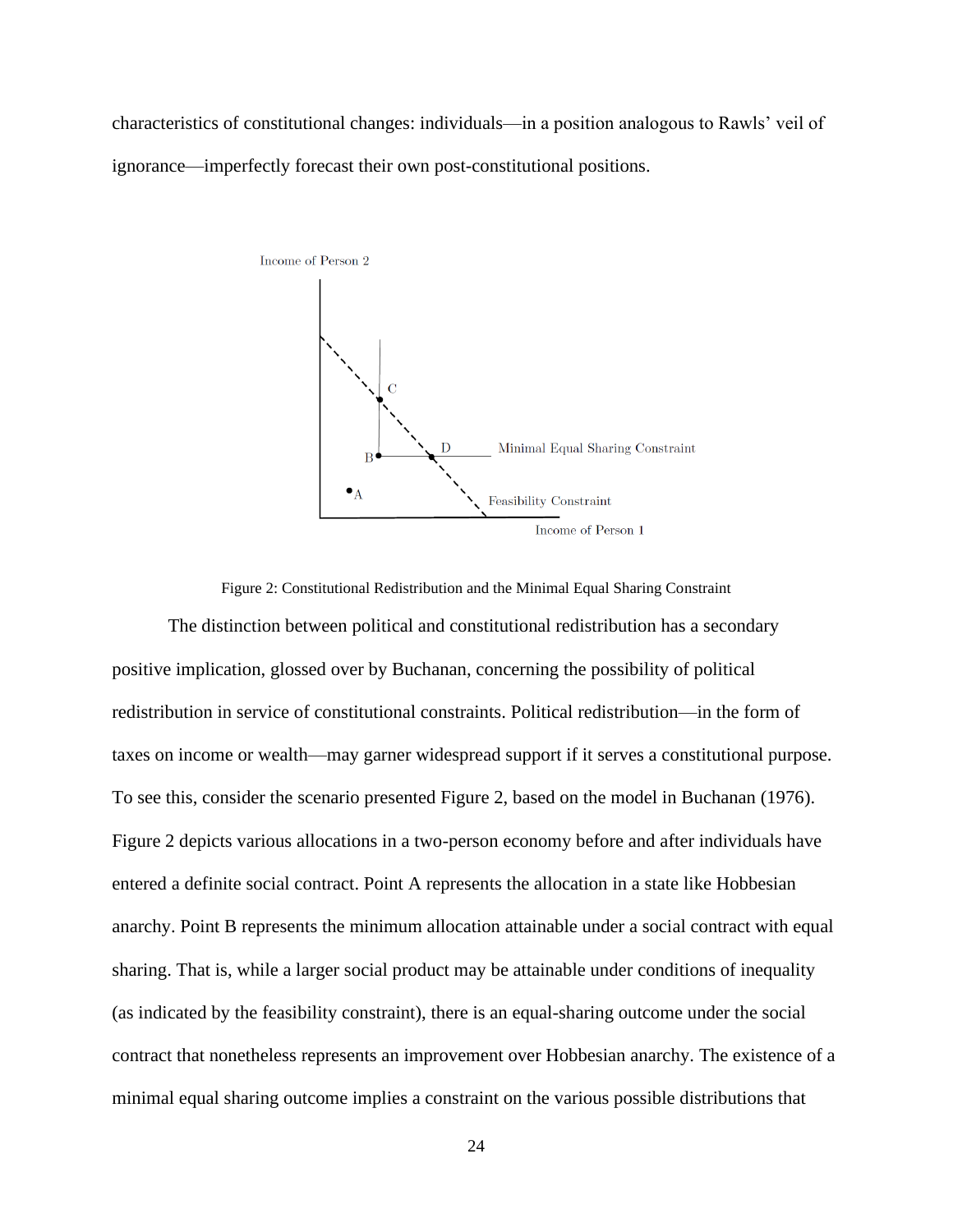emerge in the post-constitutional stage. Individuals will desire to be at least as well off as the minimal equal sharing outcome: should the post-constitutional distribution leave an individual worse off, she has an incentive to renege on the social contract, and plunge society back into Hobbesian anarchy. Outcomes outside the minimal equal sharing constraint—even if they are "efficient," in the sense of lying on the feasibility frontier—are likely to be unstable.

Acknowledging this fact, Buchanan (1975) writes: "[T]he existence of many possible unequal-sharing outcomes that are Pareto-superior to the original position but which may not be Pareto-superior to the equal-sharing position under social cooperation becomes irrelevant. Behind the veil of ignorance, neither person would accept unequal-sharing arrangements that do not dominate, in the Pareto sense, the equal-sharing regime" (p 365). Redistribution may be desirable if the post-constitutional allocation is one in which the minimal equal sharing constraint is unsatisfied (points on the feasibility constraint to the Northwest of C or Southeast of D).

Political redistribution may arise not because of its efficiency properties, but because it is necessary to maintain the stability of the social contract. Focused only on constitutional redistribution as a result of his insistence on the unanimity criterion as a normative guide, Buchanan (1975) misses the possibility that the existence of many possible unequal-sharing outcomes may be irrelevant even when individuals can see beyond the veil of ignorance, due to concerns about social stability. A tax that moves the economy from outside the bounds of the minimal equal sharing constraint to within (even if it results in an allocation inside the efficiency frontier) may garner widespread support, despite the appearance of a reduction in the well-being of one person or group. An application of this principle can be seen in recent calls for a wealth tax in the United States. Proponents of the wealth tax have argued for its necessity based on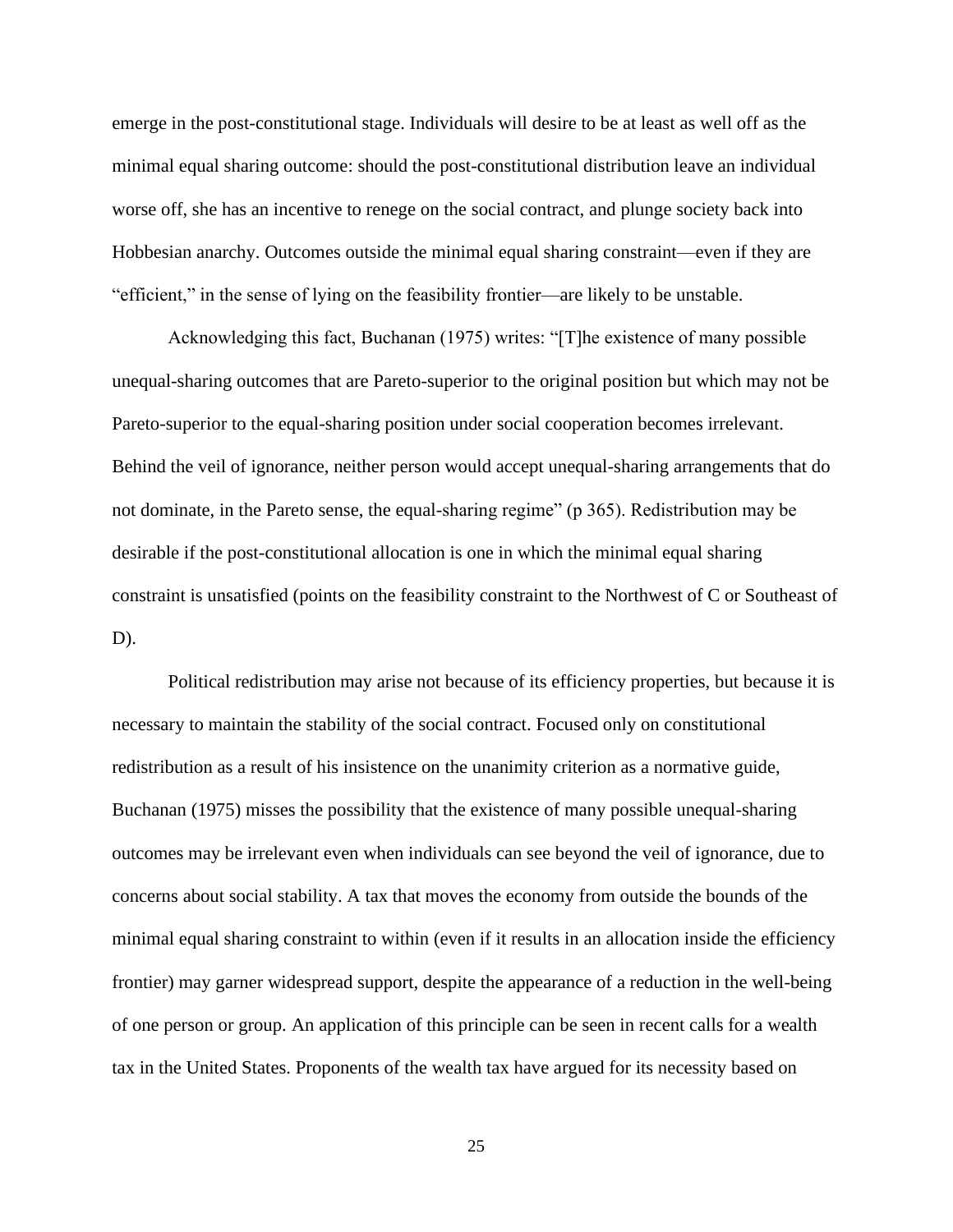concerns of oligarchic drift and the contribution of an unequal distribution of wealth to a breakdown in the social order (Saez and Zucman, 2019). In these arguments, the justification for a wealth tax lies in its constitutional implications. In other words, the wealth tax is an example of political redistribution in service of a constitutional constraint. Growing support for a wealth tax along these lines suggests that understanding the distinction between political and constitutional redistribution, and the possibility of political redistribution in service of constitutional constraints, has value in both positive and normative applications.

# **5. Conclusion**

In concluding his 1972 response to Samuels, Buchanan (1972) writes that "old arguments are important only if they shed light on matters of modern relevance" (p. 451). The same dictum applies to Buchanan's debate with Samuels over the implications of *Miller, et al. v. Schoene* (1928). In the context of this debate, Samuels' writings reveal an alternative conception of public choice theory—divorced from the free-market normative implications of Buchanan's work rooted in a positive framework of analysis addressing to the inevitability of government choice, the interrelations between legal and economic processes, and questions of who will use government, and for what ends. The ability of this strain of public choice theory to shed light on matters of modern relevance is illustrated with applications to rent seeking, the Coase theorem, and redistributive policy.

While public choice theory has long been the domain of economists with an ideological aversion to government action, the work of Warren Samuels illustrates this need not be the case. The possibility of a positive theory of public choice, free from the "high priest" impulse which characterizes both Buchanan's work and neoclassical public finance theory, indicates an alternative way forward for economists for whom understanding the economy is not merely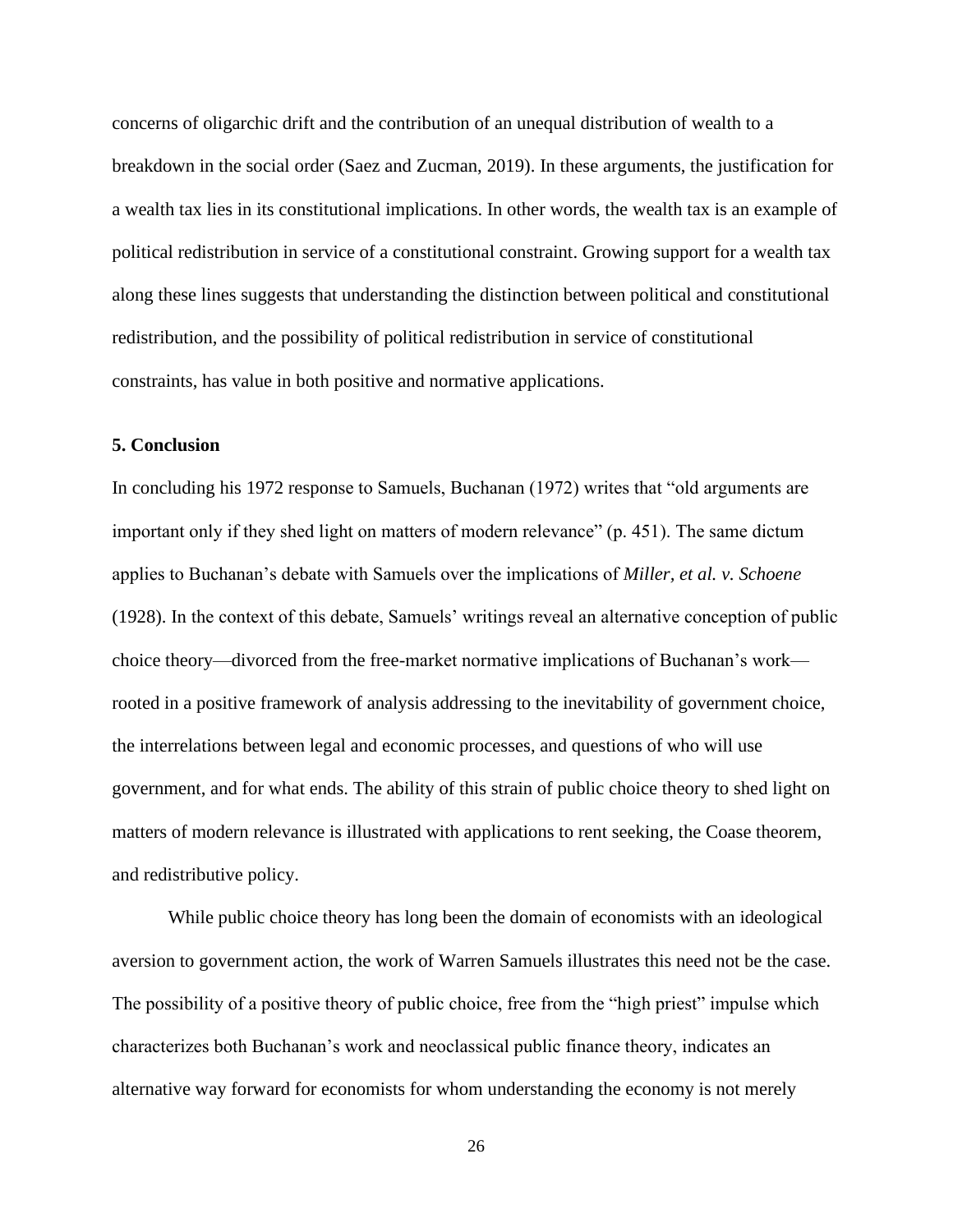instrumental to "being the power behind the throne" (Samuels 2000, p.507). Samuels (1971) puts it thusly: "[T]he key questions always were: whose state (for example, whose democracy) and whose economy (for example, whose capitalism)?" (p.449). These questions are too important to be left to those for whom the answer is decided in advance<sup>5</sup>.

# **References**

Buchanan, J., and Tullock, G. 1962. *The Calculus of Consent.* 

- Buchanan, J. 1972a. "Politics, Property, and the Law: An Alternative Interpretation of Miller Et Al. v. Schoene. *The Journal of Law and Economics*, 15(2): 439-452.
- Buchanan, J. 1972b. "Before Public Choice." in, Tullock, G. ed. *Explorations in the Theory of Anarchy.* Blacksburg, VA: Center for the Study of Public Choice, 27-37.
- Buchanan, J. 1975. "A Hobbesian Interpretation of the Rawlsian Difference Principle." *Kyklos*, 29, fasc. 1: 5-25.
- Buchanan, J. 1979. "Politics without Romance: A Sketch of Positive Public Choice Theory and Its Normative Implications." in *Collected Works of James Buchanan: Volume 1: The Logical Foundations of Constitutional Liberty*, Indianapolis, IN: Liberty Fund.
- Buchanan, J. 1985. "Political Economy and Social Philosophy." In Koslowski, P., ed. *Economics and Philosophy*, p. 19-36.
- Buchanan, J., and Samuels, W. 1975. "On Some Fundamental Issues in Political Economy: An Exchange of Correspondence." *Journal of Economic Issues*, 9(1): 1-38.
- Buchanan, J. Tollison, R., and Tullock, G (eds). 1980. *Toward a Theory of the Rent-Seeking Society.* College Station: Texas A&M University Press.
- Christophers, B. 2019. "The Problem of Rent." *Critical Historical Studies*, 6(2): 303-323.
- Englen, B. 2007. "Thinking Things Through: The Value and Limitations of James Buchanan's Public Choice Theory." *Review of Political Economy*, 19(2): 165-180.
- Fleury, J. and Marciano, A. 2018. "The Sound of Silence: A Review Essay of Nancy MacLean's *Democracy in Chains: The Deep History of the Radical Right's Stealth Plan for America*." *Journal of Economic Literature*, 56(4): 1492-1537.

<sup>5</sup> I am here echoing Medema's (1993) call for a *social* Law and Economics: "Law is too important to be left to the wealth-maximizers as the uncontested spokesmen for the economic approach to law" (p. 151).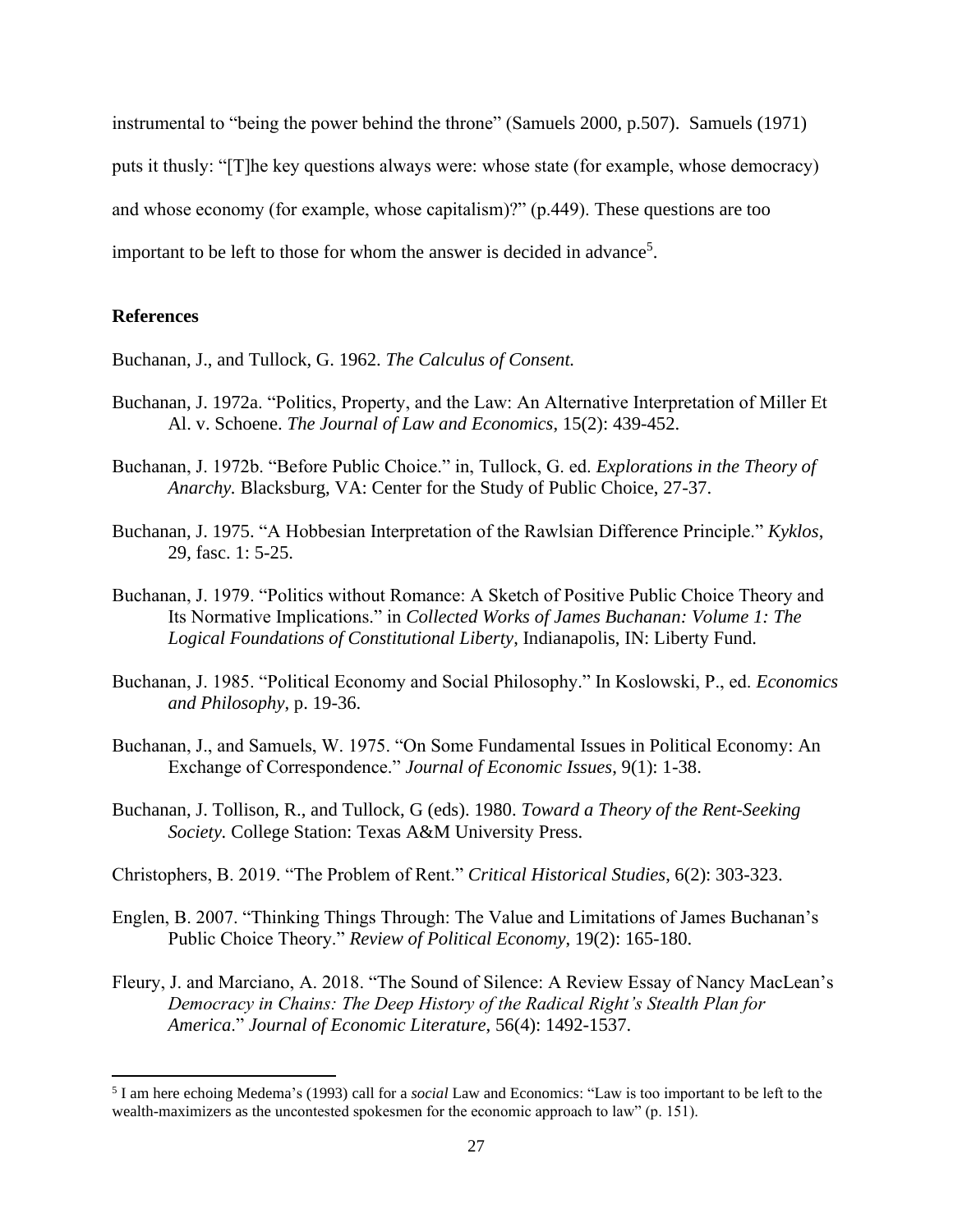Krueger, A. 1974. "The Political Economy of the Rent-Seeking Society." *American Economic Review*, 64(3): 291-303.

MacLean, N. 2017. *Democracy in Chains: The Deep History of the Radical Right's Stealth Plan for America*. New York, NY: Random House.

- Magness, P., Carden, A., and Geloso, V. 2019. "James Buchanan and the Political Economy of Desegregation." *Southern Economic Journal*, 85(3): 715-741.
- Medema, S. 1993. "Is There Life Beyond Efficiency? Elements of a Social Law and Economics." *Review of Social Economy*, 51(2): 138-153
- Murphy, K., Shleifer, A., and Vishny, R. 1991. "The Allocation of Talent: Implications for Growth." *Quarterly Journal of Economics*, 106(2): 503-530.
- 276 U.S. 272. (1928). *Miller et al. v. Schoene.*
- Pressman, S. 2004. "What is Wrong with Public Choice." *Journal of Post Keynesian Economics*,  $27(1): 3-18.$
- Pressman, S. 2006a. "A Post Keynesian Theory of the State." in, Pressman, S. ed. *Alternative Theories of the State.* London: Palgrave Macmillan.
- Pressman, S. 2006b. "Economic Power, the State, and Post-Keynesian Economics." *International Journal of Political Economy*, 35(4): 67-86.
- Rothbard, M. 2011. *Economic Controversies*. Auburn, Al: Mises Institute.
- Saez, E., Zucman, G. 2019. *The Triumph of Injustice: How the Rich Dodge Taxes and How to Make Them Pay*. New York: W.W. Norton.
- Samuels, W. 1971. "Interrelations Between Legal and Economic Processes." *The Journal of Law and Economics*, 14(2): 435-450.
- Samuels, W. 1972. "In Defense of a Positive Approach to Government as an Economic Variable." *The Journal of Law and Economics*, 15(2): 453-459.
- Samuels, W. 1974. "The Coase Theorem and the Study of Law and Economics." *Natural Resources Journal*, 14(1): 1-33.
- Samuels, W. 1992a. *Essays on the Economic Role of Government*. New York: NYU Press.
- Samuels, W. 1992b. "A Critique of Rent-Seeking Theory." in Samuels, W., ed. *Essays on the Economic Role of Government*, 111-128. New York: NYU Press.